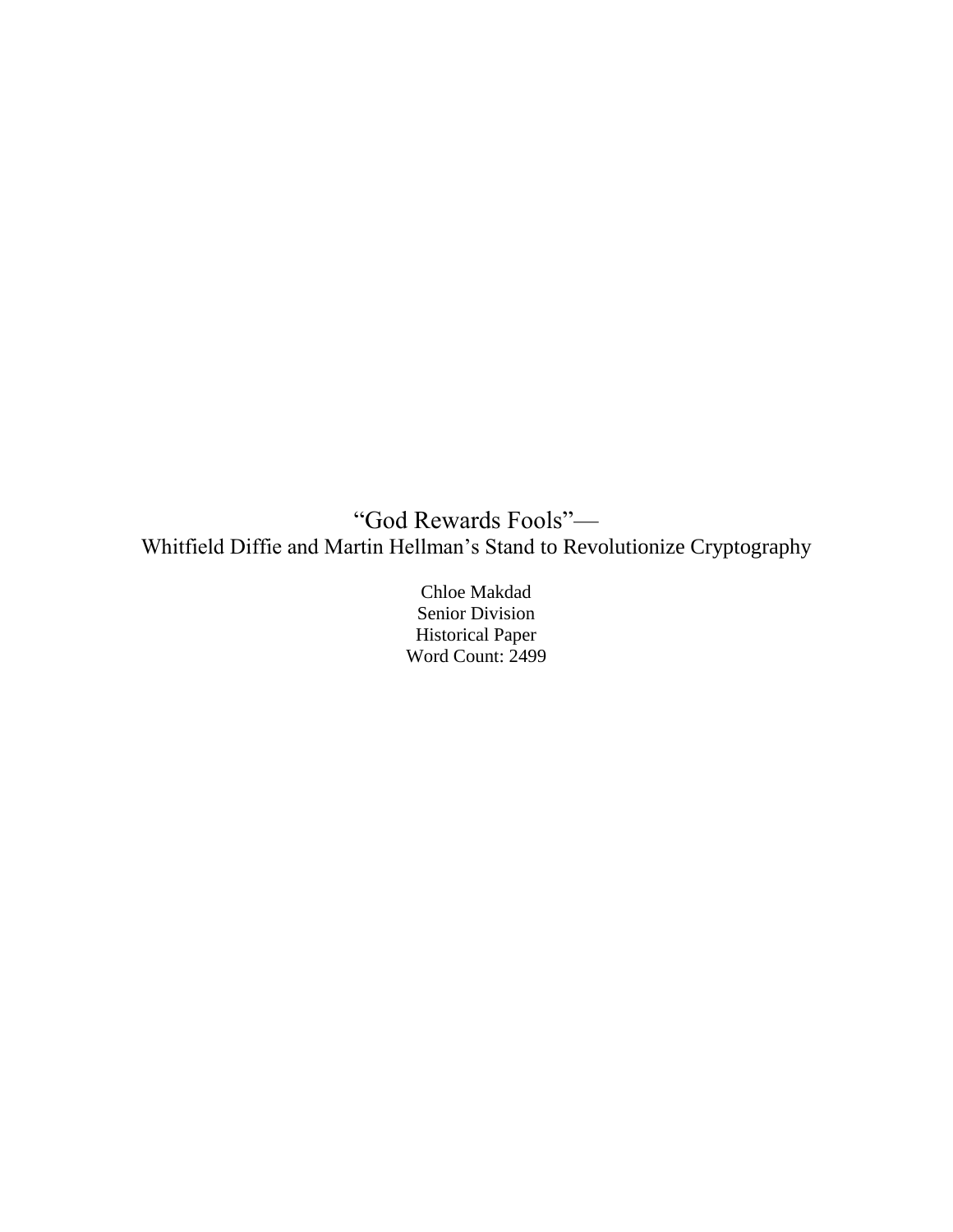*"No right of private conversation was enumerated in the Constitution. I don't suppose it occurred to anyone at the time that it could be prevented." —*

Whitfield Diffie, testifying before the US House of Representatives<sup>1</sup>

When the United States Constitution was drafted, not even the most forward thinking individuals could have foreseen the direction that communication would take. At the time, private conversation could be assured simply by walking out of the earshot of eavesdroppers. With the advent of the digital age, however, cryptography became integral in assuring secure correspondence.<sup>2</sup> Without insight into our modern world, the Founding Fathers had little need to explicitly enumerate a right to privacy in the Constitution, with the vague language of the Fourth Amendment serving as one of the only bases for privacy rights.<sup>3</sup> This ambiguity has led to an increasing number of confrontations between the government and private citizens, struggling between privacy and security, between individual liberties and perceived safety. With the United States government possessing a virtual monopoly on the cryptography industry, Whitfield Diffie and Martin Hellman's 1976 publication, *New Directions in Cryptography,* took a stand for the individual's right to privacy. Facing repercussions such as fines, lawsuits, and prison, Diffie and Hellman nonetheless published their research. Their defiance toward the government and academia, who both discouraged research in cryptography, allowed encryption to become

<sup>1</sup> *The Impact of a Secret Cryptographic Standard on Encryption, Privacy, Law Enforcement and Technology: Hearings Before the Committee on Energy and Commerce*, 103d Cong. (1993) (statement of Whitfield Diffie). Accessed November 29, 2016. https://epic.org/crypto/clipper/diffie\_testimony.html.

<sup>2</sup> "Cryptography Pioneers Receive ACM A.M. Turing Award," Communications of the ACM, accessed October 24, 2016, https://www.acm.org/awards/2015-turing.

<sup>&</sup>lt;sup>3</sup> Ibid; U.S. Const. amend. IV. Accessed December 14, 2016. http://constitutionus.com/.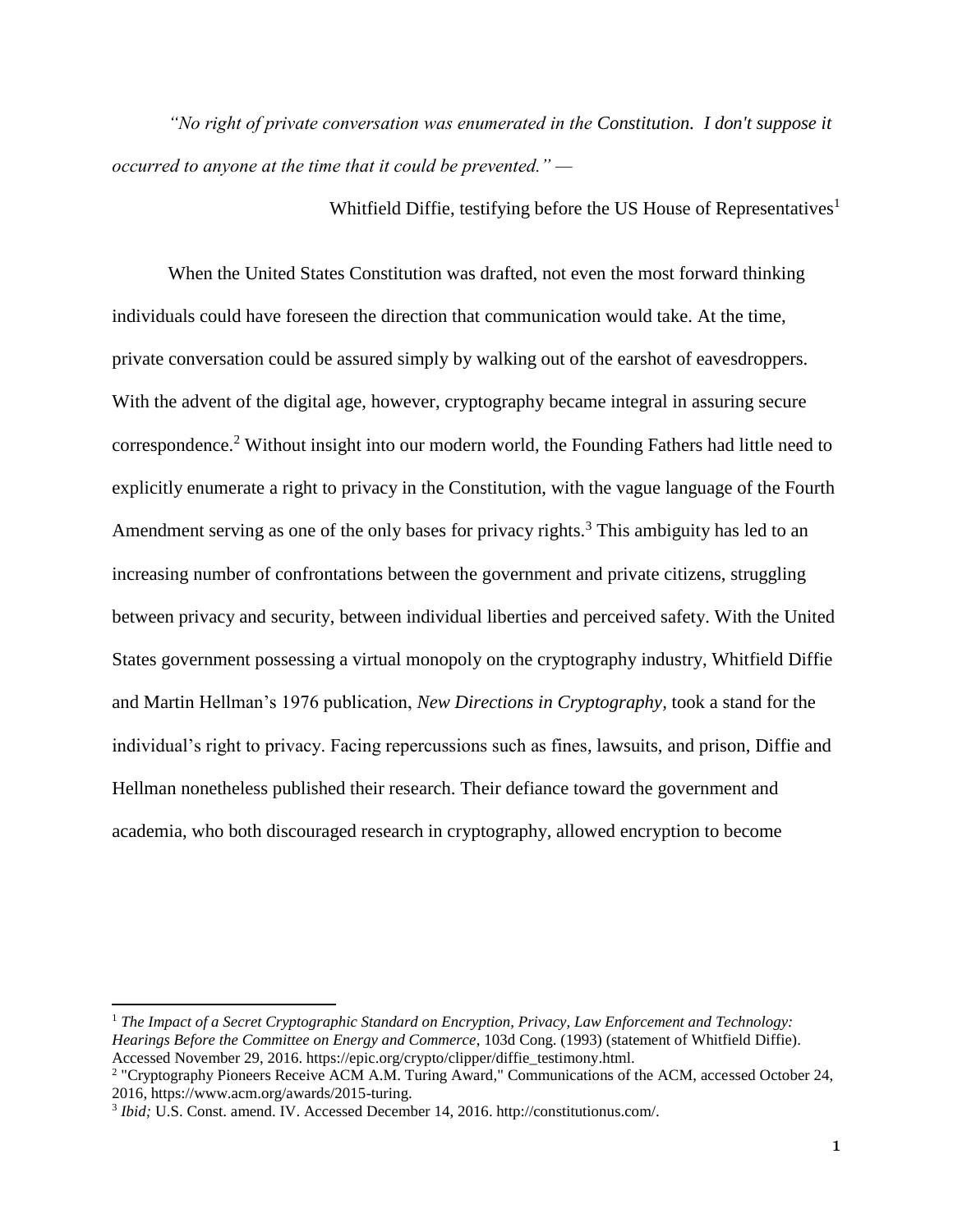commercially available to all, opening the door for private communication to become a feasible aspect of the Digital Age and beginning a "revolution in cryptography."<sup>4</sup>

From the Zimmermann Telegram during World War I to the Enigma during World War II, the United States government took note of cryptography's growing importance during the twentieth century.<sup>5</sup> By V-J Day, the government possessed a monopoly on cryptography and research was primarily conducted within the National Security Agency after its founding in 1952.<sup>6</sup> Encryption predominantly protected diplomatic and military communications and remained in the domain of the government.<sup>7</sup> With the NSA conducting nearly all cryptographic research, bureaucrats decided what it was about and exercised tight control over any outside research to prevent foreign powers from improving their own methods.<sup>8</sup>

None of this discouraged Diffie and Hellman. Diffie's interest in cryptography began in the fifth grade, and after graduating from MIT in 1965 with a mathematics degree, he took a job in programming.<sup>9</sup> In 1972, following a discussion with an excited colleague about network security, a subject which many thought of as cryptography, Diffie began working on nothing else.<sup>10</sup> After graduating from Stanford with a Ph.D. in electrical engineering in 1969, Hellman

<sup>4</sup> Whitfield Diffie and Martin E. Hellman, "New Directions in Cryptography," *IEEE Transactions on Information Theory* IT-22, no. 6 (November 1976): 644, accessed October 24, 2016, https://www-ee.stanford.edu/ ~hellman/publications/24.pdf.

<sup>5</sup> NSA, "National Cryptologic Museum Exhibit Information," National Cryptologic Museum, last modified May 3, 2016, accessed December 17, 2016, https://www.nsa.gov/about/cryptologic-heritage/museum/exhibits/; Malcom W. Browne, "Cryptography Is Too Good for Anyone's Comfort," *The New York Times*, June 4, 1978, E7, http://search .proquest.com.ezaccess.libraries.psu.edu/hnpnewyorktimes/docview/123682978/1A4825D7FDE0484EPQ/8?accoun tid=13158.

<sup>6</sup> Whitfield Diffie, e-mail interview by the author, December 9, 2016; David Burnham, "The Silent Power of the NSA," *The New York Times,* March 27, 1983, accessed December 20, 2016, http://www.nytimes.com /1983/03/27/magazine/the-silent- power-of-the-nsa.html?pagewanted=all.

<sup>7</sup> Susan Landau, e-mail interview by the author, December 12, 2016.

<sup>8</sup> Diffie, e-mail interview by the author; "Hearings Involve Secret Codes: 'Cracking' a Major Peril in War," *The New York Times*, May 13, 1951, 59, http://search.proquest.com.ezaccess.libraries.psu.edu/hnpnewyorktimes/docview /112238579/fulltextPDF/42107E5953004D5FPQ/1?accountid=13158.

<sup>9</sup> Whitfield Diffie, "Interview with Whitfield Diffie on the Development of Public Key Cryptography," by Franco Furger, Institute for Technology Assessment and Systems Analysis, last modified January 16, 2002, accessed December 14, 2016, http://www.itas.kit.edu/pub/m/2002/wedi02a.htm.

<sup>10</sup> *Ibid;* Diffie, e-mail interview by the author.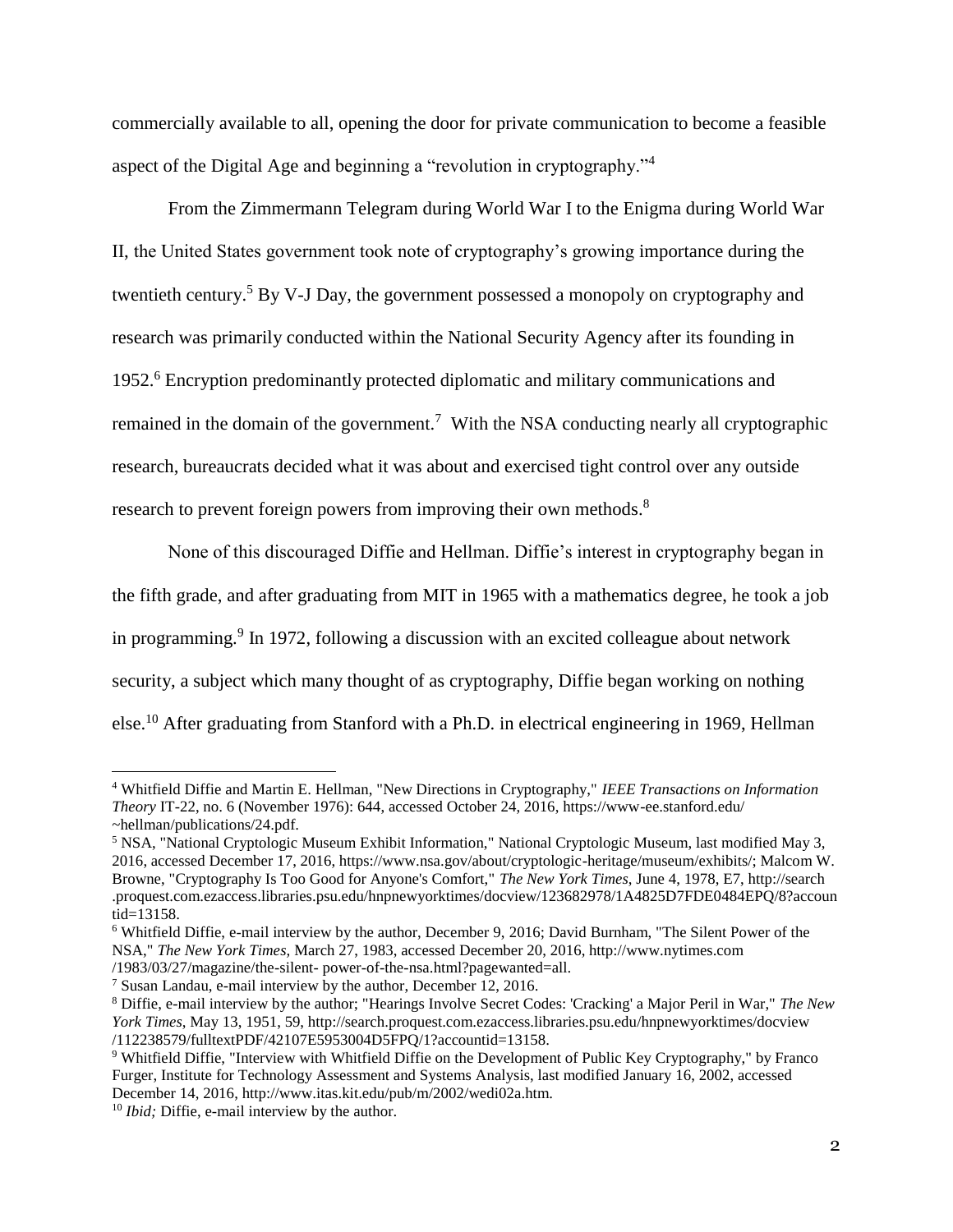went to work for IBM, where his interest in cryptography began to develop. While there, he recognized that the commercial applications for cryptography were growing as the Internet was slowly seeping into everyday life.<sup>11</sup>

Martin Hellman's shift into working independently on cryptography baffled some of his colleagues. They wondered how he expected to discover anything new, given the NSA's control of the industry. While conceding he would devise theories and methods that the NSA was already aware of, Hellman's response was simple: "The person who gets credit is the first to publish, not the first to discover and keep things secret."<sup>12</sup> Whether his work overlapped advances already made by the NSA was inconsequential; the NSA's work was classified whereas what Hellman could potentially do would be available commercially.<sup>13</sup>

While standing against academia's skepticism about cryptography research, Diffie and Hellman first crossed paths in 1974, when Diffie was traveling to learn more about cryptography and Hellman was a professor at Stanford. The duo had immediate chemistry, each finding the other to be well-informed in cryptography.<sup>14</sup> Both were excited, not discouraged, by the research potential within the field, and what was originally supposed to be a half-hour meeting resulted in the pair talking for nearly nine hours. Of the meeting, Hellman said, "It was a mild epiphany, finding an intellectual soul mate in this."<sup>15</sup> And so began a partnership that would soon revolutionize the world of cryptography.

 $\overline{a}$ 

<sup>11</sup> Martin Hellman, "Oral History Interview with Martin Hellman," by Jeffrey R. Yost, University of Minnesota Digital Conservancy, last modified November 22, 2004, accessed October 19, 2016, https://conservancy.umn.edu/handle/11299/107353.

<sup>&</sup>lt;sup>12</sup> Hellman, "Oral History," interview, University of Minnesota Digital Conservancy.

<sup>13</sup> *Ibid*.

<sup>14</sup> Gary McGraw, "The History of Public Key Cryptography with Whitfield Diffie," *Silver Bullet Security Podcast*, podcast audio, December 31, 2014, accessed December 5, 2016, https://www.cigital.com/podcasts/show-105/. <sup>15</sup> Hellman, "Oral History," interview, University of Minnesota Digital Conservancy.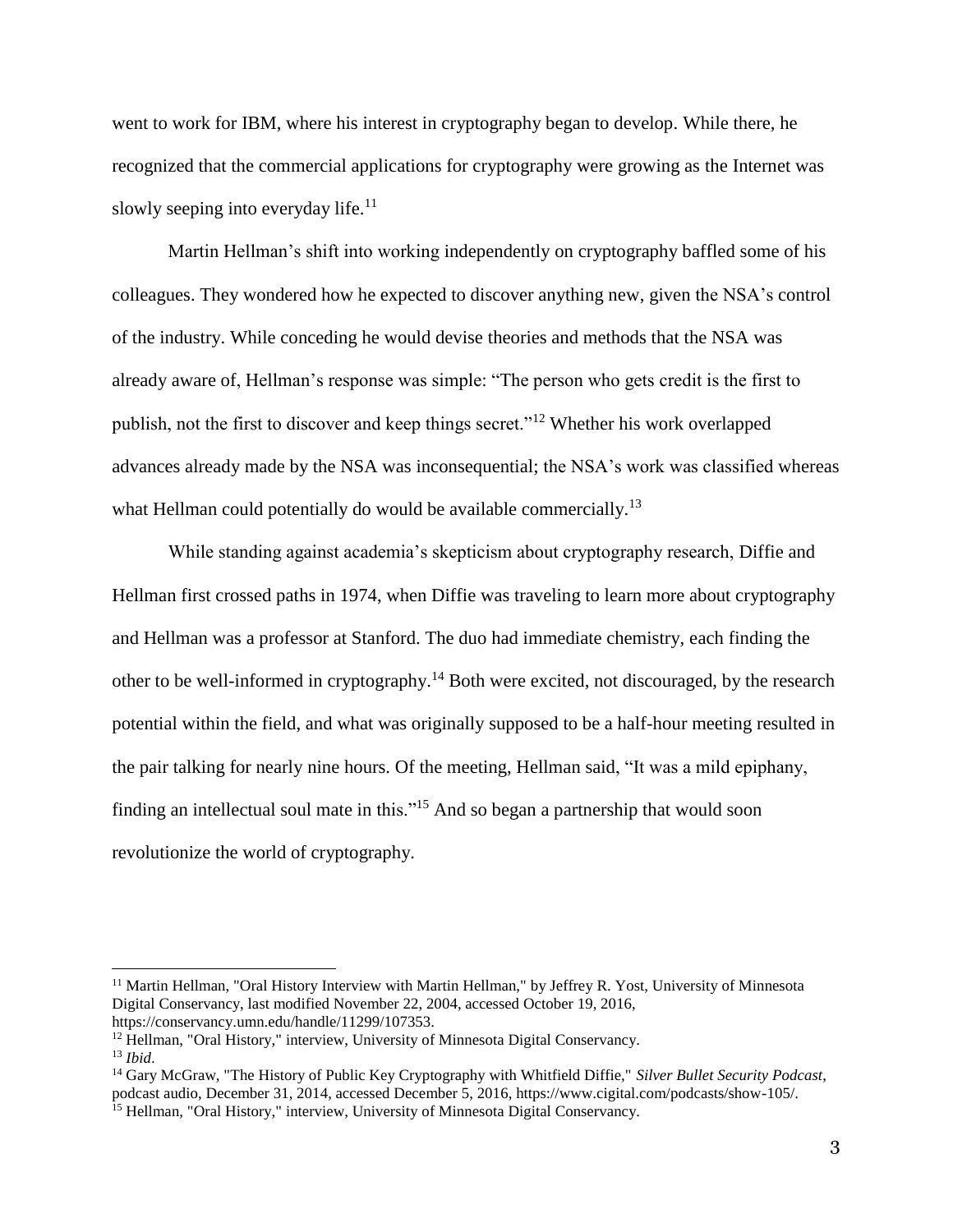Before meeting Hellman, Whitfield Diffie had envisioned a digital revolution with the development of an information superhighway and personal computers for ordinary people. A digitally connected society would naturally include digital communications, communications which Diffie believed deserved to be protected through encryption.<sup>16</sup> At the time, however, encryption still required the distribution of keys—pieces of information that decrypt messages so encrypted messages could be understood. Since the dawn of cryptography, keys had to be physically shared, a fundamental weakness and inconvenience in even the most advanced cryptosystems.<sup>17</sup> Key distribution had been a problem long before the advent of computers; if two parties were trying to exchange secret information during wartime or across international borders or even in inclement weather, this situation was not ideal. When computers did become an aspect of commerce, banks and businesses would send trusted employees around the world with padlocked briefcases containing keys to distribute to partners.<sup>18</sup> As the prevalence of computers in the workplace grew, this procedure became a logistical and financial problem.<sup>19</sup> Infatuated with the idea of enabling large-scale commerce and communication through the Internet, Diffie searched for a solution.

Finally working with someone who shared his passion, Diffie made headway. Inspired by the concept of trap-door ciphers and their concerns about the strength of the NSA's Data Encryption Standard proposal, Diffie and Hellman were led to the idea of public key cryptography.<sup>20</sup> Undeterred by the government's monopoly and discouragement from colleagues,

 $\overline{a}$ 

<sup>16</sup> Simon Singh, *The Code Book: The Science of Secrecy from Ancient Egypt to Quantum Cryptography*, 22nd ed. (New York: Anchor Books, 1999), 254.

<sup>&</sup>lt;sup>17</sup>Diffie and Hellman, "New Directions," 644.

<sup>18</sup> Singh, *The Code*, 251; Richard A. Shaffer, "Cryptic Reaction: Companies Use Codes to Ward off Thieves and Safeguard Secrets," *The New York Times*, June 16, 1978, 1, http://ezaccess.libraries.psu.edu/login?url =http://search.proquest.com.ezaccess.libraries.psu.edu/docview/134245990?accountid=13158.

<sup>19</sup> Singh, *The Code*, 252; Shaffer, "Cryptic Reaction," 1.

<sup>20</sup> Hellman, telephone interview by the author.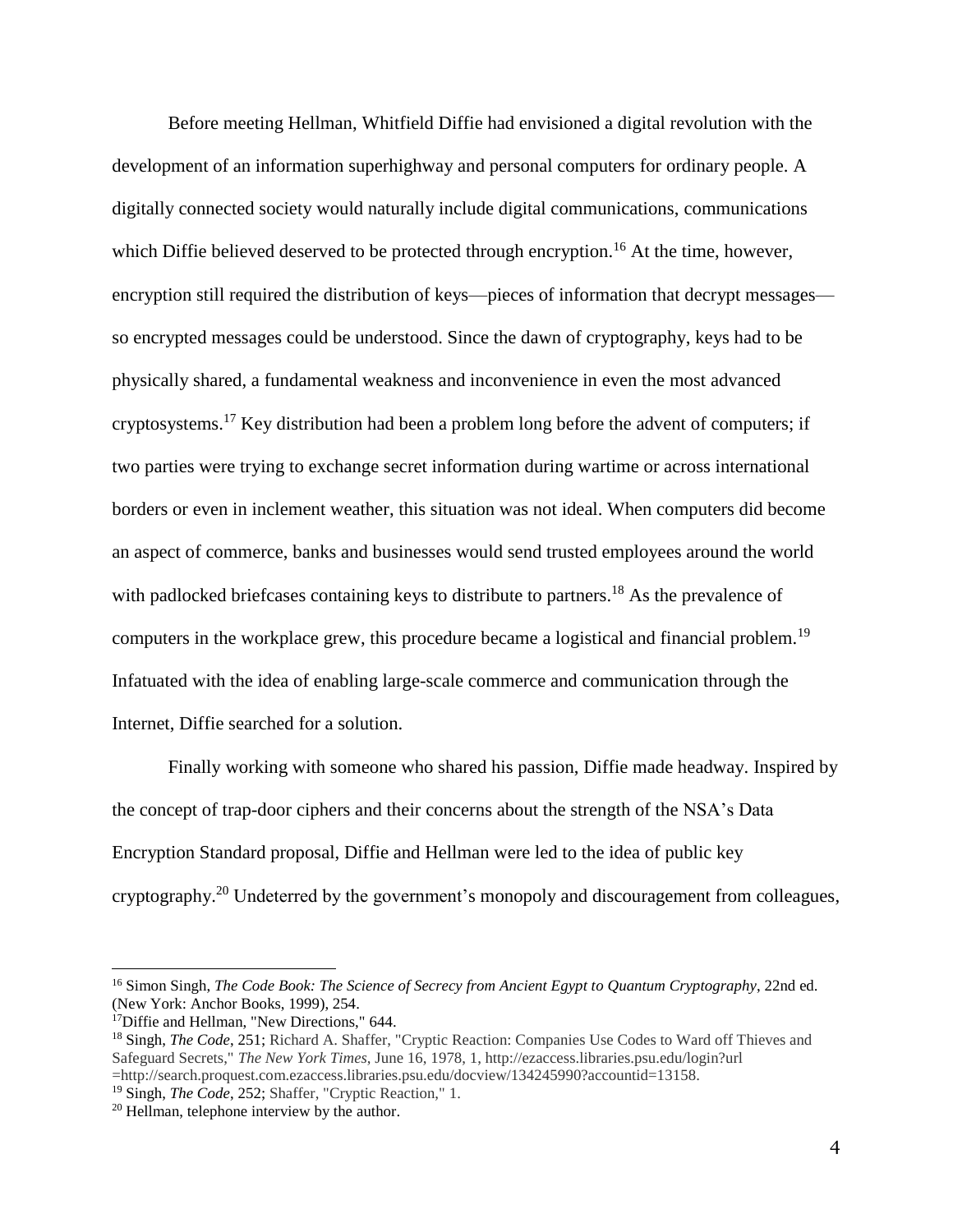Diffie and Hellman went through an arduous process of trial and error, developing ideas, learning they did not work, and repeating the process. Despite their failures, the pair maintained their passion to solve a problem that no one else believed could be solved. Hellman remarked, "The way to get to the top of the heap. . .is to be a fool, because only fools keep trying. . . Unless you're foolish enough to be continually excited, you won't have the motivation. . . to carry it through. God rewards fools."<sup>21</sup>

By 1976, Diffie and Hellman's "foolishness" had paid off. In 1975, Diffie was on his way to grab a Coke when a brilliant revelation flashed into his mind. He had concocted a cipher that utilized an asymmetric key, where, unlike any other cipher, the key used to encrypt a message is not the same key used to decrypt it.<sup>22</sup> The following year, working late into the night, Hellman proved two parties could securely exchange keys without ever meeting.<sup>23</sup> By the end of 1976, they published *New Directions in Cryptography*, outlining Diffie-Hellman key exchange<sup>24</sup> and asymmetric ciphers, both imperfect yet workable systems that finally convinced the rest of the world there was a solution to the key distribution problem.<sup>25</sup>

The genius behind public key encryption was not only its strength, but that it solved the key distribution problem, something that had plagued cryptographers for centuries.<sup>26</sup> Before Diffie and Hellman, two parties trying to communicate privately needed to share a secret: a key. Public key cryptography requires no meeting or personal exchange between parties to securely encrypt a message. Both parties have two keys, one private and one public. Key exchange

<sup>21</sup> Singh, *The Code*, 256.

<sup>22</sup> *Ibid,* 271.

<sup>23</sup> *Ibid,* 267.

 $24$  Diffie-Hellman key exchange is a method that can be used to share secret information between two parties and increasingly being referred to Diffie-Hellman-Merkle due to Ralph Merkle's contributions to Diffie and Hellman's research and publications.

<sup>25</sup> Singh, *The Code*, 271.

<sup>26</sup> "A Cryptic Ploy in Cryptography," *The New York Times*, October 29, 1977, 17, http://search.proquest.com .ezaccess.libraries.psu.edu/hnpnewyorktimes/docview/123289015/1A4825D7FDE0484EPQ/12?accountid=13158.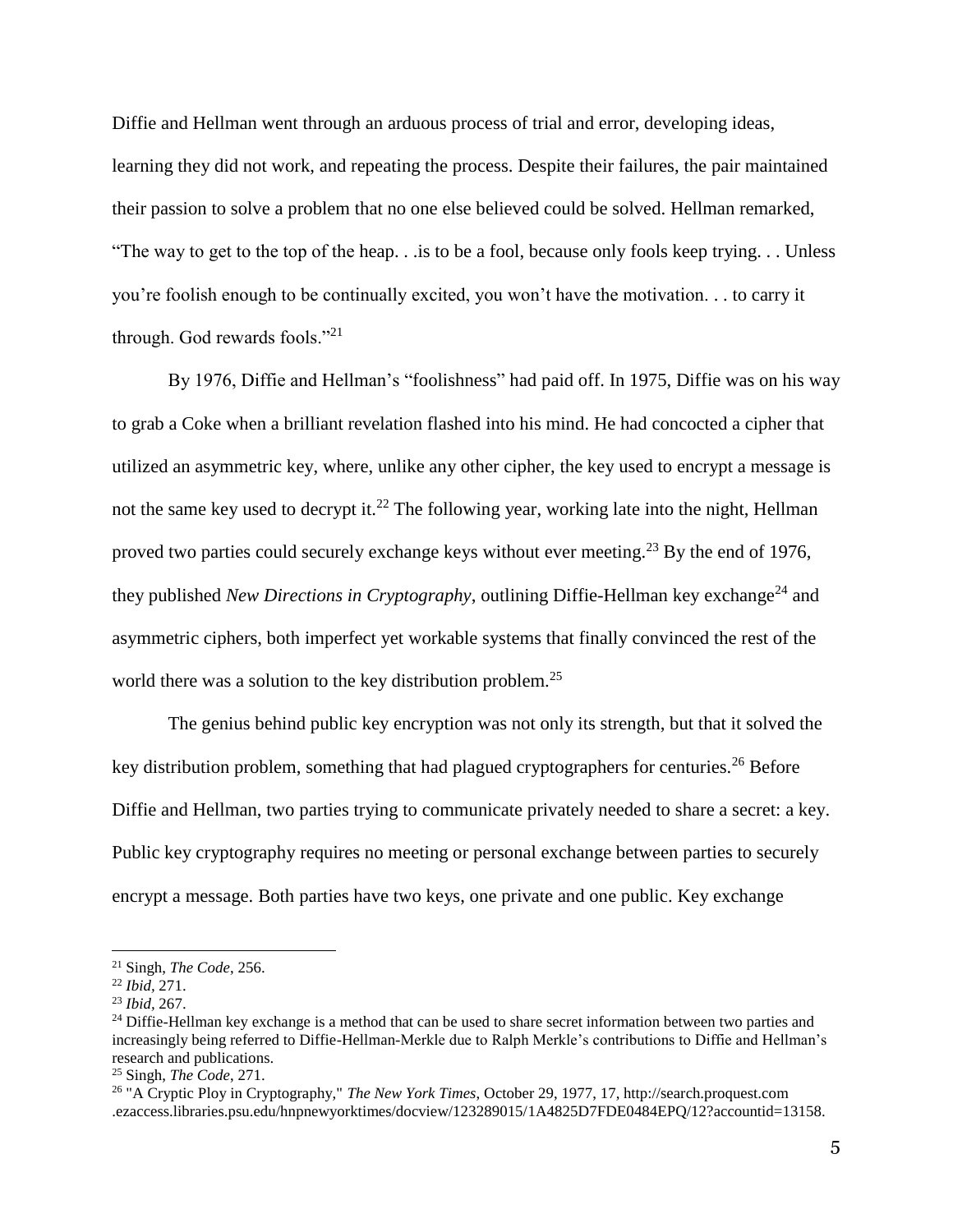becomes unnecessary as the sender encrypts a message with the recipient's public key, and that message can only be decrypted by the recipient's private key [See Appendix  $A$ ]<sup>27</sup> This is because Diffie-Hellman key exchange works using one-way functions, meaning functions that are easy to do, but difficult to undo, similar to the process of mixing paint [See Appendix  $B$ <sup>28</sup> Because, like paint, one-way functions are so difficult to reverse, messages encrypted with such public keys are secure. By hiding secrets in plain sight, public key cryptography provided an unprecedented level of security and practicality that no other encryption system in history could offer.

Standing up to the government monopoly on relevant encryption research and against opinions that the key distribution problem had no solution, Diffie and Hellman's *New Directions in Cryptography* laid the foundations for modern cryptography.<sup>29</sup> The intellectual community was euphoric, and it was published with unheard of urgency.<sup>30</sup> Conversely, given the state of world affairs, the NSA and military community's response was apoplectic. Prior to Diffie-Hellman key exchange, the process for exchanging keys was arduous and expensive, but public key cryptography allowed communicators to exchange keys quickly and cheaply.<sup>31</sup> For both foreign and domestic security reasons, the NSA was concerned. In 1975, the Senate lauded the NSA for its intelligence-gathering capacity, but after Diffie and Hellman's publication and with

<sup>28</sup> Diffie and Hellman, "New Directions," 649-650; Elias Zamaria, "'Diffie-Hellman Key Exchange' in Plain English," Information Security, last modified November 24, 2013, accessed December 20, 2016, http://security.stackexchange.com/questions/45963/diffie-hellman-key-exchange-in-plain-english  $29$  Steve Fyffe and Tom Abate, "Stanford cryptography pioneers Whitfield Diffie and Martin Hellman win ACM 2015 A.M. Turing Award," Stanford News. Last modified March 1, 2016, accessed October 24, 2016, http://news.stanford.edu/2016/03/01/turing-hellman-diffie-030116/.

l

<sup>27</sup> Wellesley College, "Encryption and Security," Computer Science 110, accessed December 20, 2016, http://cs110.wellesley.edu/reading/cryptography-files/handout.html.

<sup>30</sup> McGraw, "The History."

<sup>31</sup> Martin E. Hellman, "An Overview of Public Key Cryptography," *IEEE Communications Society Magazine* 16, no. 6 (November 1978): 24-25, https://doi.org/10.1109/MCOM.1978.1089772.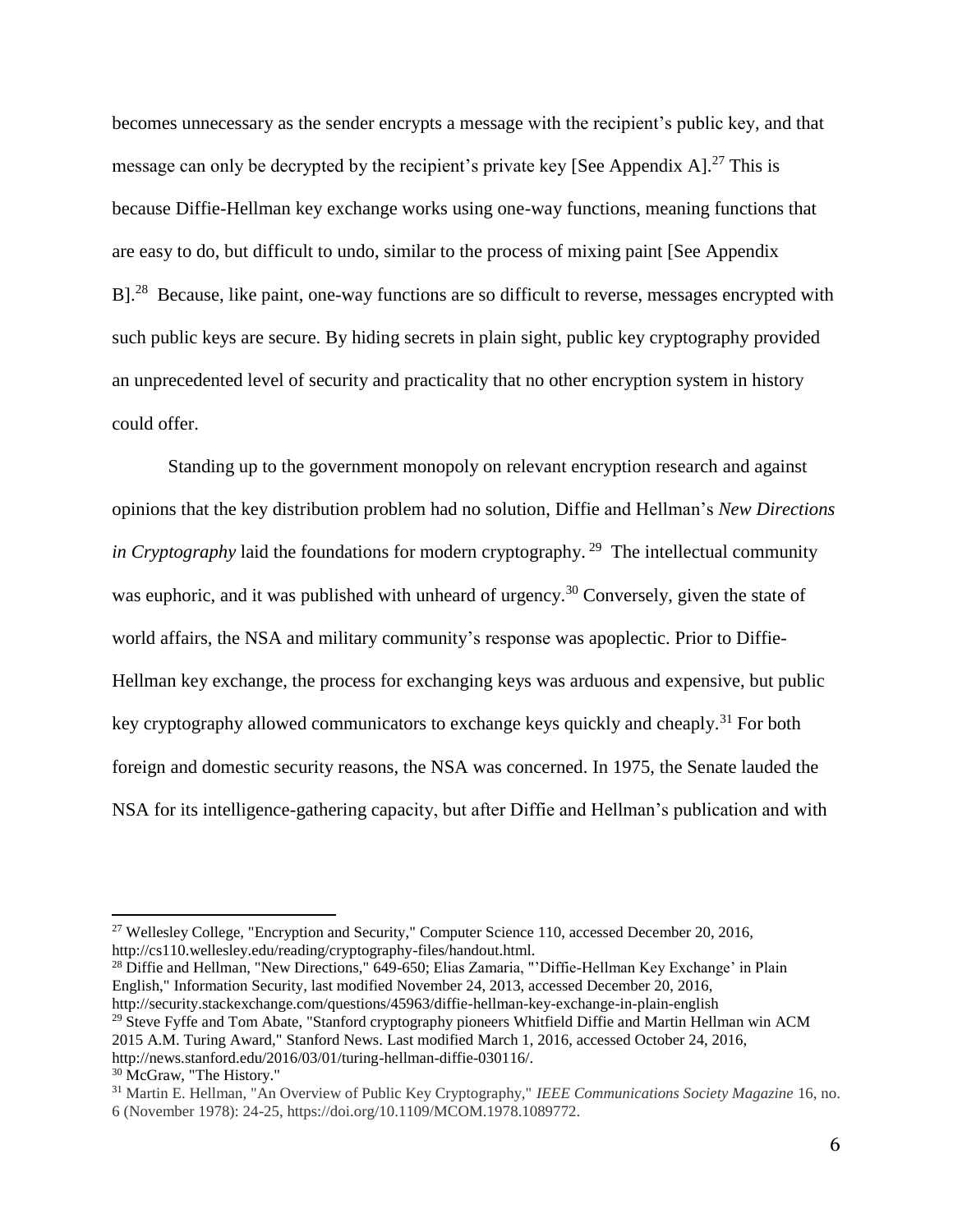the Cold War in the backdrop, officials feared its abilities could be compromised.<sup>32</sup> To collect intelligence about the Soviet Union, the U.S. often relied on Third World countries' weakly encrypted messages. The NSA feared that these countries could access a working public key cryptosystem, keeping valuable information from the U.S. $^{33}$ 

As a result, Diffie and Hellman's stand resulted in some backlash. In July 1977, J. A. Meyer, who was later revealed to be an NSA employee, sent a letter to the Institute of Electrical and Electronics Engineers arguing that several of their publications were in violation of the International Traffic of Arms Regulations (ITAR).<sup>34</sup> While never specifically naming any papers, Meyer referenced the same issues of *Transactions* that contained Diffie and Hellman's work. Meyer warned that these publications were disseminating "weapons technologies [that] could have more than an academic affect."<sup>35</sup> The interpretation dictated in Meyer's letter was of immediate concern to the intellectual community. The accuracy of his claims was unclear, but the potential repercussions were severe, both for Diffie and Hellman and academia as a whole.<sup>36</sup> Meyer essentially compared publishing a paper in cryptography to exporting information on nuclear weaponry and was insinuating that any publications in cryptography were restricted under ITAR. Members of the academic community feared that if Meyer's interpretation held

<sup>33</sup> Duncan Campbell, "Whose Eyes on Secret Data?," *New Scientist* 77, no. 1092 (March 2, 1978): 594-595, accessed December 19, 2016, https://books.google.com/; Diffie, e-mail interview by the author.

<sup>34</sup> Stephen H. Unger, "Privacy, Cryptography, and Free Research," *IEEE: Technology and Society* 20 (December 1977): 8-9, accessed December 19, 2016, http://ewh.ieee.org/soc/ssit/Newsletter%20Archive/1972-1981/TS5-20- 77.pdf; Malcolm W. Browne, "Senate Panel Asks Role for Security Agency in Cryptography Grants," *The New York Times*, April 13, 1978, B8, http://search.proquest.com.ezaccess.libraries.psu.edu/hnpnewyorktimes/docview /123749364/1A4825D7FDE0484EPQ/10?accountid=13158.

l

<sup>&</sup>lt;sup>32</sup> David Burnham, "The Silent Power of the NSA," March 27, 1983

<sup>35</sup> J. A. Meyer to E. K. Gannet, July 7, 1977, accessed December 16, 2016, https://cryptome.org/hellman/1977-0707- Meyer-letter.pdf.

<sup>36</sup> Hellman, telephone interview by the author.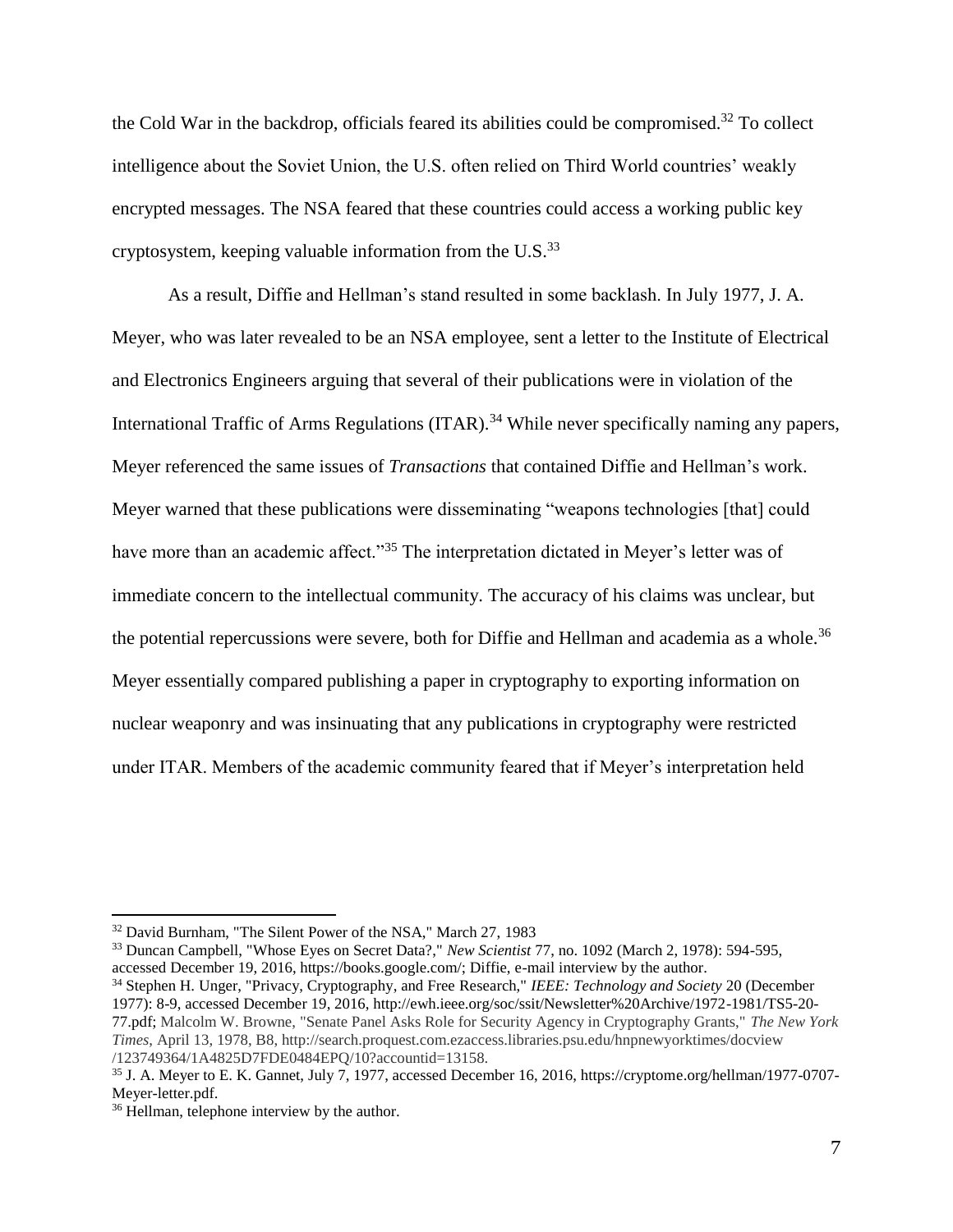true, their freedom to publish research in areas of remote government interest could be restricted.<sup>37</sup>

 Around the same time Meyer's letter came out, Martin Hellman was getting ready to present more research with students on public key encryption at a symposium hosted by Cornell. Uncertain about how serious he should take Meyer's supposition, Hellman consulted Stanford lawyer John Schwartz. Schwartz held the opinion that it was constitutional to publish research about cryptography, though warned Hellman, "If you are prosecuted, Stanford will defend you. But if you're found guilty, we can't pay your fine and we can't go to jail for you."<sup>38</sup> After WWII and the dawn of the Cold War, cryptography's status was unclear, considered a munition by some and a dual-use export by others.<sup>39</sup> Depending on how its status was perceived in a potential confrontation, those involved faced hefty fines and possible jail sentences.

In the end, the only repercussion of Hellman's stand at Cornell was signaling the end of the U.S. government's monopoly on cryptographic research. Alongside his students, Hellman stood against the restriction of research despite the threat of legal retaliation and presented their ground-breaking cryptographic work. Of this decision, Hellman said, "It's interesting people have…talked about how courageous I was to do this…It's one of those things where it's not courage. You're confronted with a situation where it's so clearly right to do it and you find the courage in yourself. It's just no question."<sup>40</sup>

<sup>37</sup> Unger, "Privacy, Cryptography," 8-9.

<sup>38</sup> Henry Corrigan-Gibbs, "Keeping Secrets," *Stanford Alumni*, November/December 2014, accessed October 24, 2016, http://alumni.stanford.edu/get/page/magazine/article/?article\_id=74801; Hellman, telephone interview by the author.

<sup>39</sup> Whitfield Diffie and Susan Landau, "The Export of Cryptography in the 20th Century and the 21st," in *The History of Information Security: A Comprehensive Handbook*, by Karl Maria Michael de Leeuw and Jan Bergstra Elsevier (Amsterdam: Elsevier, 2007), 4-6, accessed December 15, 2016, http://privacyink.org/pdf/export\_control.pdf.

<sup>40</sup> Hellman, "Oral History," interview, University of Minnesota Digital Conservancy.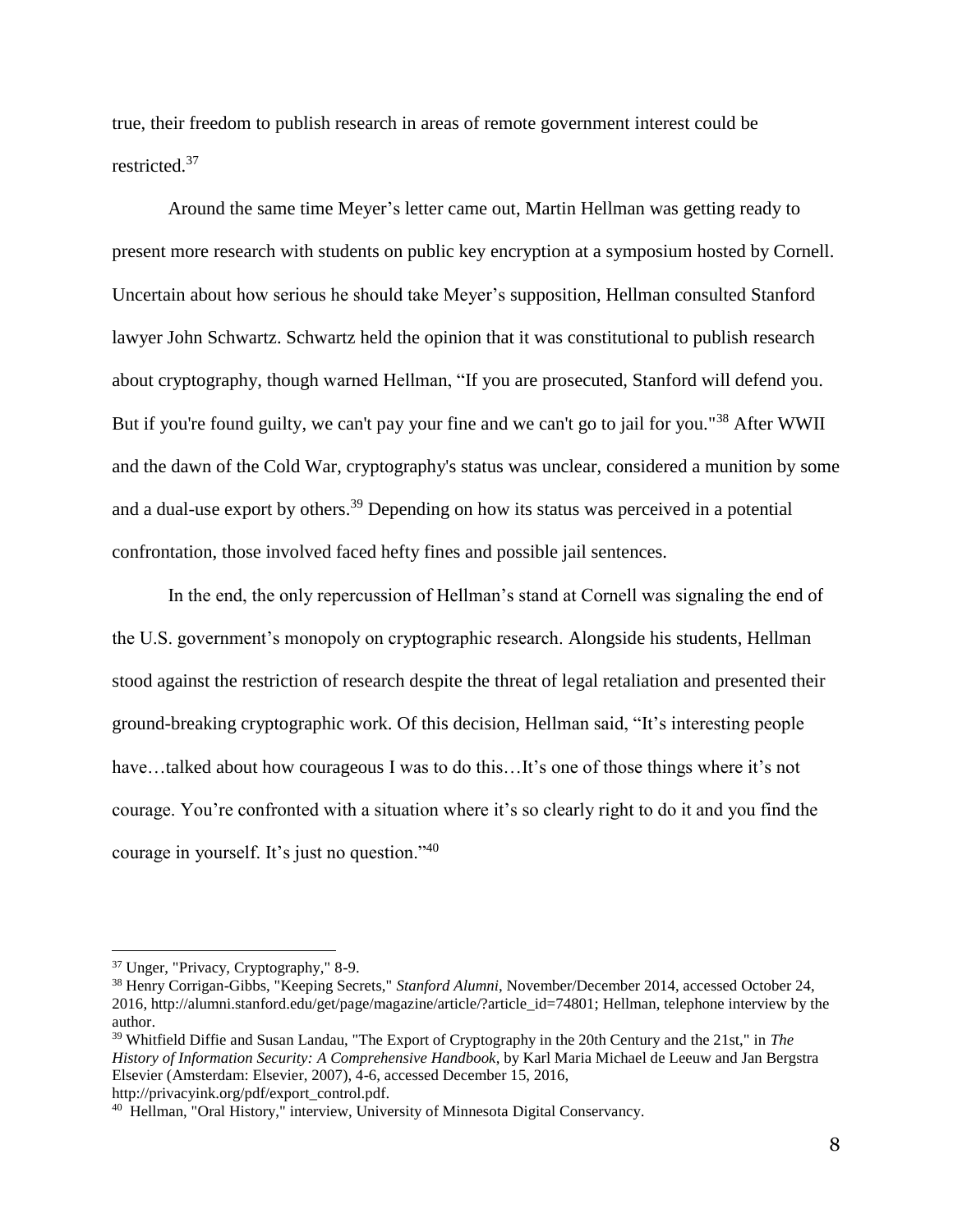That same summer, Admiral Bobby Inman became director of the NSA, walking directly into the uproar caused by the Meyer letter, written on the first day of his tenure.<sup>41</sup> Inman was concerned about the potential impact Diffie and Hellman's publication could have on the government's foreign eavesdropping abilities, and even more perplexed about why they were researching cryptography.<sup>42</sup> Until the 1970's, the primary consumers of cryptographic equipment were governments and drug dealers. Since the bulk of cryptographic research was done by the NSA for the purposes of the government, Inman wanted to find out why Diffie and Hellman were focusing on cryptography.<sup>43</sup> What he discovered was that the pair had set out to solve a problem that was not on the NSA's radar—the growing need for securing commercial computer systems. Both Diffie and Hellman believed computers were growing into an aspect of everyday life, requiring greater unclassified knowledge of cryptography to be secure. Given the NSA had not even begun to think about this issue, Diffie and Hellman were solving a problem they felt was not going to be solved by the government.<sup>44</sup>

Inman was still concerned about the increased availability of high-grade encryption: "We were worried that foreign countries would pick up and use cryptography that would make it exceedingly hard to decrypt and read their traffic."<sup>45</sup> As public interest in cryptography began to grow, Inman convened an internal panel to determine a course of action that would protect

 $\overline{a}$ 

<sup>41</sup> National Security Agency, *American Cryptology during the Cold War, 1945-1989, Book III: Retrenchment and Reform, 1972-1980*, by Thomas R. Johnson, research report no. CCH-S54-98-01, United States Cryptologic History 6 (n.p.: Center for Cryptological History, 1995), 189, 235, accessed December 18, 2016, http://nsarchive.gwu.edu /NSAEBB/NSAEBB260/nsa-6.pdf; Stephen Budiansky, *Code Warriors: NSA's Codebreakers and the Secret Intelligence War Against the Soviet Union* 1st ed. (New York: Knopf Doubleday Publishing Group, 2016), 295. <sup>42</sup> Corrigan-Gibbs, "Keeping Secrets."

<sup>43</sup> Christopher Paine, "Admiral Inman's Tidal Wave," *The Bulletin of the Atomic Scientists* 38, no. 3 (March 1982): 3-4, accessed December 19, 2016, https://books.google.com/.

<sup>44</sup> Corrigan-Gibbs, "Keeping Secrets."

<sup>45</sup> *Ibid*; *Foreign Applied Sciences Assessment Center Technical Assessment Report, Soviet Computer Science Research*. United States: Central Intelligence Agency, 31 July 1984. *U.S. Declassified Documents Online* (accessed January 12, 2017). http://tinyurl.galegroup.com.ezaccess.libraries.psu.edu /tinyurl/4Aref0; National Security Agency, *American Cryptology*, 236.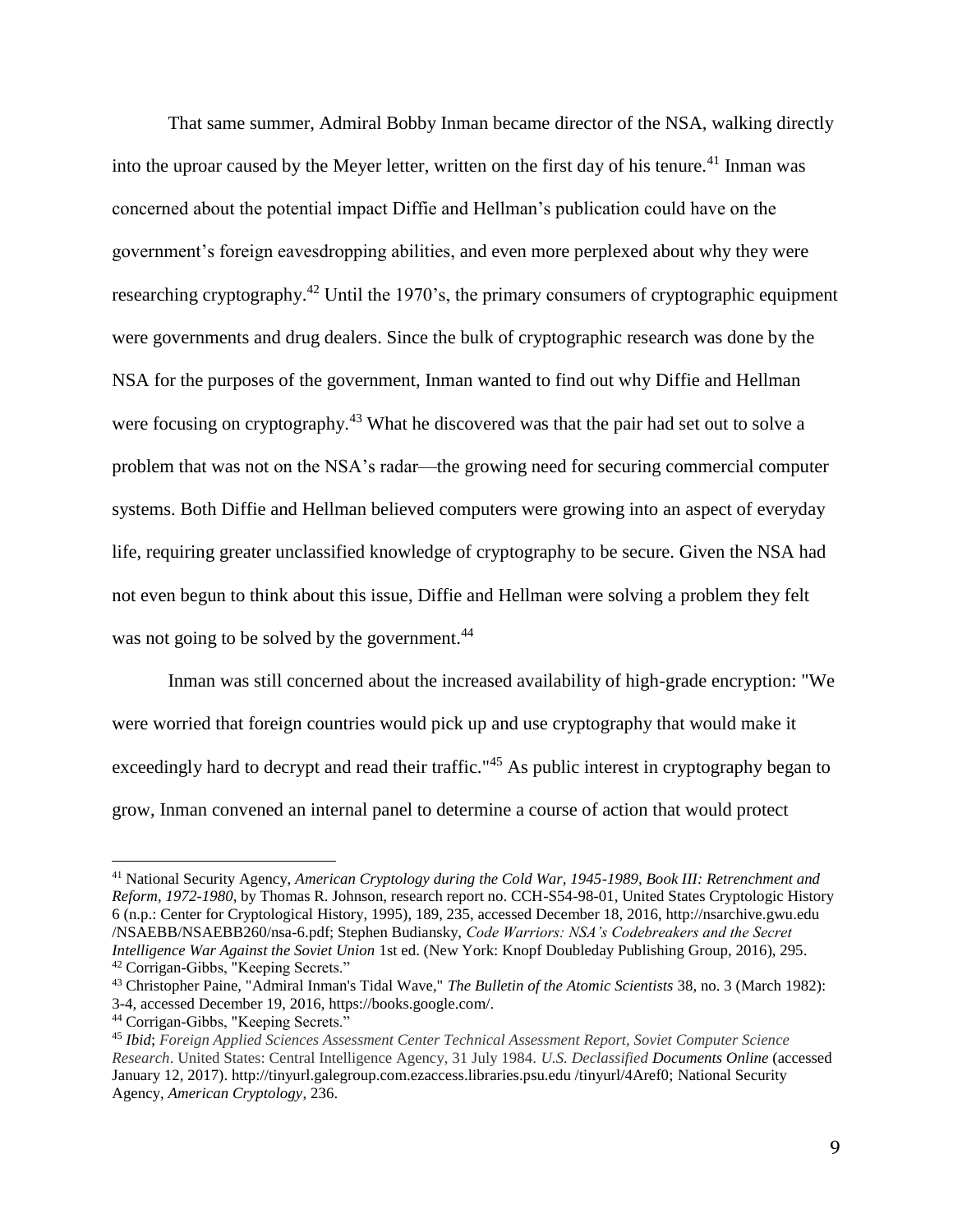national security interests and avoid controversy. Initially, he sought to pass legislation to impose government control on cryptographic research, but Inman's proposed bill was "dead on arrival," standing no chance of moving through Congress. Inman then moved to craft a voluntary review system that would fall apart within a decade. With the press on their side and the world undergoing a digital revolution, it was nearly impossible to halt the cryptographic progress Diffie and Hellman's stand had set into motion. 46

In some ways, history has vindicated Whitfield Diffie and Martin Hellman. One year after the publication of *New Directions in Cryptography*, three MIT researchers refined Diffie-Hellman key exchange to an applicable system, known as RSA.<sup>47</sup> In 1991, Phil Zimmermann wrote the Pretty Good Privacy program, a widely available implementation of public key cryptography for e-mail communications.<sup>48</sup> Just as Diffie predicted, ordinary people are using personal computers for communication and commerce, and Admiral Inman is just as concerned with protecting these nongovernmental computer systems today as Diffie and Hellman were in the 1970's.<sup>49</sup> However, in other ways, what Diffie and Hellman stood against persists with the ongoing debate between privacy and security.<sup>50</sup> Since taking their initial stand, multiple other altercations between the government and the research community have ensued, now collectively

 $\overline{\phantom{a}}$ 

<sup>47</sup> Burt Kaliski, "The Mathematics of the RSA Public-Key Cryptosystem," *RSA Laboratories*, April 2006, 2-5, accessed December 5, 2016, http://www.ams.org/samplings/math-awareness-month/06-Kaliski.pdf; Susan Landau, "Primes, Codes, and the National Security Agency," *Notices of the American Mathematical Society*, January 1983, 7-10, accessed December 15, 2016, http://www.privacyink.org/pdf/PrimesCodesNSA.pdf.

<sup>46</sup> *Ibid;* Paine, "Admiral Inman's," 3-4.

<sup>48</sup> Philip R. Zimmermann, "Cryptography for the Internet," *Scientific American*279, no. 4 (October 1998): 111-112, accessed January 12, 2017, https://www.philzimmermann.com/docs/SciAmPRZ.pdf.

<sup>49</sup> Hellman, telephone interview by the author; Amy Nordum, "Forty Years Later, Turing Prize Winners Devoted to Digital Privacy and Nuclear Activism," IEEE Spectrum, last Modified March 4, 2016, accessed May 14, 2017, http://spectrum.ieee.org/tech-talk/computing netwroks/forty-years-later-turing-prize-winners-devoted-to-personalprivacy-and-nuclear-activism

<sup>50</sup> Corrigan-Gibbs, "Keeping Secrets."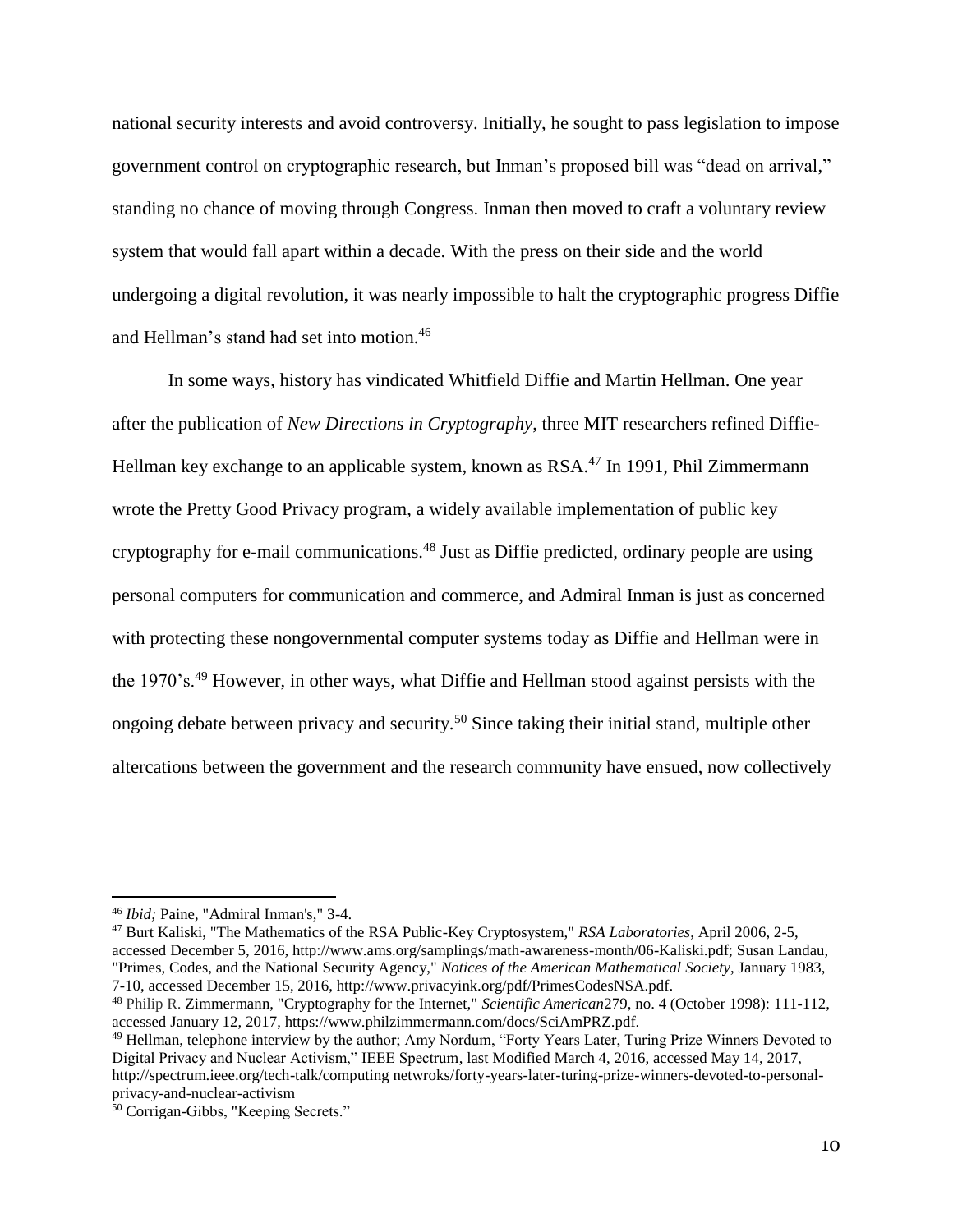referred to as the Crypto Wars.<sup>51</sup> From the standoff between Apple and the FBI to allegations of Russian interference in the 2016 election, cryptography continues to be a vital aspect of U.S. politics.<sup>52</sup> And with no knowledge of how American policy may evolve, Diffie and Hellman's stand may be more consequential now than ever before.

While nowhere in the Constitution is there a specific "right to privacy," there is a right to free speech. Standing against both the ideas of their colleagues, who believed the key distribution problem could not be solved, and the policies of the government, who believed they should be the ones to solve the problem, Whitfield Diffie and Martin Hellman jump-started a revolution in cryptography. By exercising their right to freely publish their work, the pair's stand set the stage for the birth of modern encryption, leading to a society dependent on secure digital communication in every facet of life. While many saw them as foolish for attempting to solve a problem that "could not be solved," for researching in a field dominated by the government, and for publishing despite threats of lawsuits, fines, and jail time, it seems Martin Hellman may have been right; perhaps God does reward fools.

<sup>51</sup> Sean Sposito, "General' Martin Hellman Recalls Decades-Long Wars over Encryption," *San Francisco Chronicle,*  March 24, 2016, accessed December 20, 2016, http://www.sfchronicle.com/24hrsale/article/General-Martin-Hellman-recalls-decades-long-6933394.php.

<sup>&</sup>lt;sup>52</sup> Darrell M. West and Jack Karsten, "A Brief History of U.S. Encryption Policy," Brookings. Last modified April 19, 2016, accessed December 8, 2016, https://www.brookings .edu/blog/techtank/2016/04/19/a-brief-history-of-u-sencryption-policy/.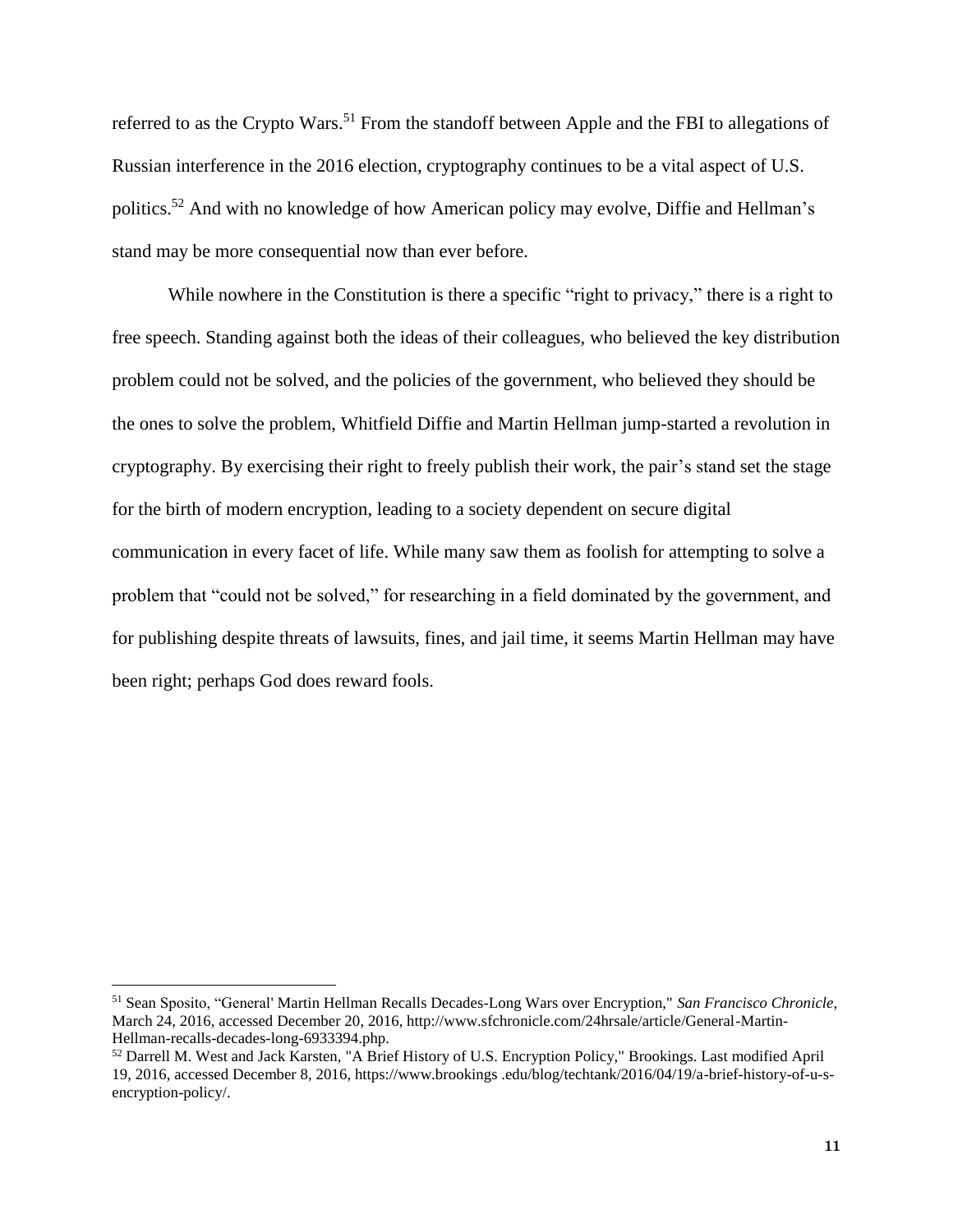



Above is a simplified diagram of how public key encryption works. Alice would encrypt her message to Bob using Bob's public key and then send the message. The only way to decrypt the message would be to use Bob's private key, to which only Bob has access.

Wellesley College. "Encryption and Security." Computer Science 110. Accessed December 20, 2016. http://cs110.wellesley.edu/reading/cryptography-files/handout.html.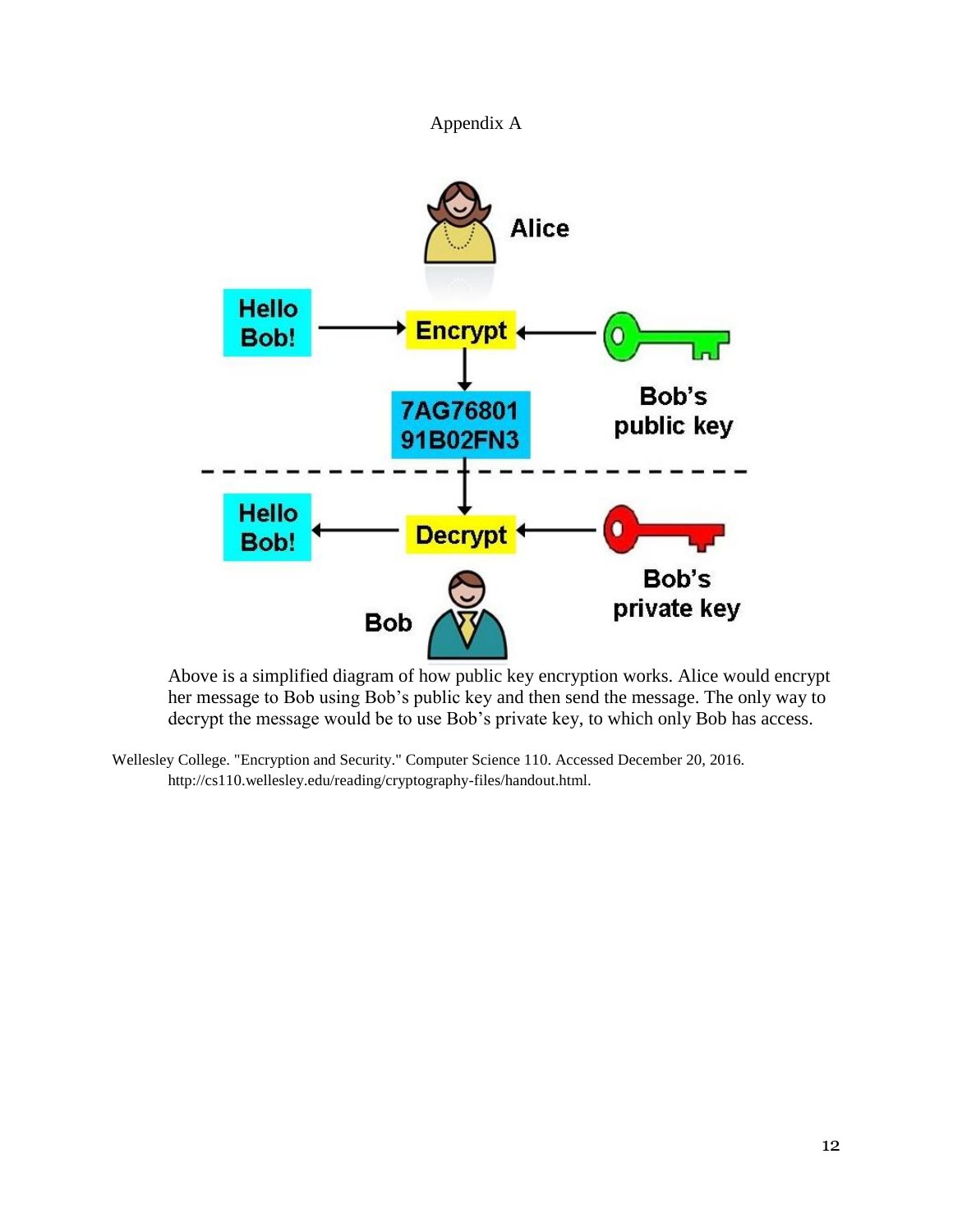## Appendix B



A common analogy for how public key encryption works is one using paint, as mixing paint works the same way as a successful one-way function: it is easy to do, but nearly impossible to undo. Both parties, commonly referred to as Alice and Bob, start with a common base color of paint. They then each add their respective secret, or private, colors and send the mixture to the other person. Since Alice now has a paint that is a mixture of the common base color and Bob's secret color and Bob has a mixture of the common base color and Alice's secret color, each of them needs to add their respective secret colors to the mixture they received. This would result in both Alice and Bob having the same color paint. Assuming Eve intercepts the paint Alice sent to Bob and the paint Bob sent to Alice, she would be unable to derive either secret color or the common secret since she would be able to 'unmix' either paint to determine the common color or either secret color.

Zamaria, Elias. "'Diffie-Hellman Key Exchange' in Plain English." Information Security. Last modified November 24, 2013. Accessed December 20, 2016. http://security .stackexchange.com/questions/45963/diffiehellman-key-exchange-in-plain-english.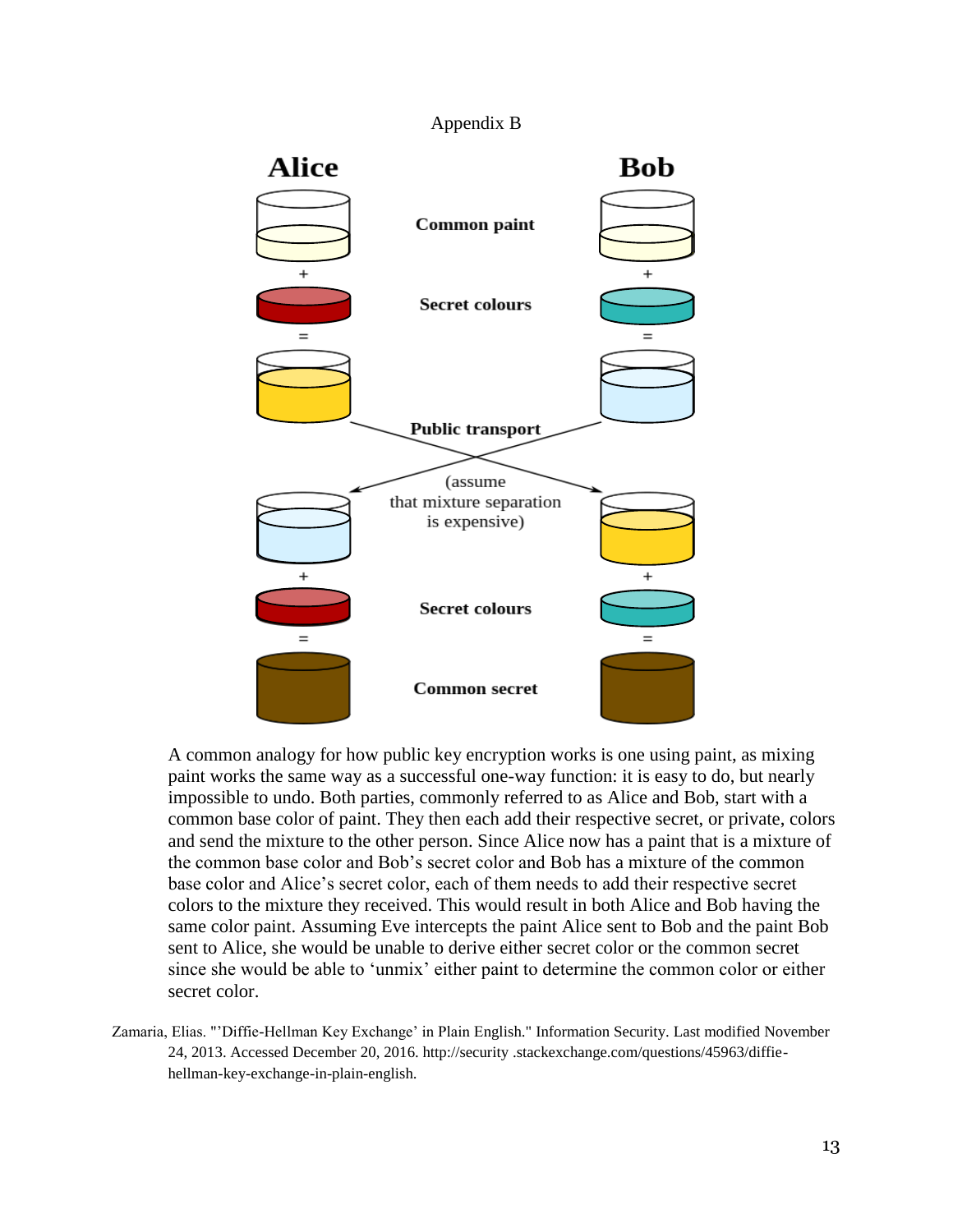## ANOTATED BIBLIOGRAPHY PRIMARY SOURCES

Browne, Malcom W. "Cryptography Is Too Good for Anyone's Comfort." *The New York Times*, June 4, 1978, E7. http://search.proquest.com.ezaccess.libraries.psu.edu/hnpnewyorktimes /docview /123682978/1A4825D7FDE0484EPQ/8?accountid=13158.

Browne's article details how, by the 1970's, the United States had developed incredibly secure methods of encryption after their experiences in World Wars I and II and the growth of computer technology. When writing my paper, this helped me to understand how strong the United States really was when it came to cryptography and how it developed its prominence in the field.

Browne, Malcolm W. "Senate Panel Asks Role for Security Agency in Cryptography Grants." *The New York Times*, April 13, 1978, B8. http://search.proquest.com.ezaccess.libraries .psu.edu/hnpnewyorktimes/docview/123749364/1A4825D7FDE0484EPQ/10?accountid= 13158.

This article details the interactions between the NSA and cryptography researchers and how the Senate settled these issues. I learned more about the arguments from both sides of the issue and started to understand how the debate between researchers, including Hellman, and the NSA were settled. Browne also went into more detail about how the J. A. Meyer letter was perceived by people and groups outside of academia.

Burnham, David. "The Silent Power of the NSA." *The New York Times*, March 27, 1983. Accessed December 20, 2016. http://www.nytimes.com/1983/03/27/magazine/the-silentpower-of-the-nsa.html?pagewanted=all.

Burnham's article informed me about who strong and powerful the NSA's knowledge of cryptography was. Burnham also discussed the attitudes of the NSA as well as the lawmakers and the public towards the NSA, including an analysis of the findings of a Senate select committee study of the NSA. It helped me to better understand the NSA's role in cryptography and the different ways it was perceived in the context of the time period of my paper.

Campbell, Duncan. "Whose Eyes on Secret Data?" *New Scientist* 77, no. 1092 (March 2, 1978): 593-95.Accessed December 19, 2016. https://books.google.com/.

Campbell's *New Scientist* article details the effects of the discovery of public key cryptography. He discussed the controversy surrounding Diffie and Hellman's work as well as the applications of it. This was helpful for me in understanding more of what resulted from the publication of *New Directions in Cryptography.*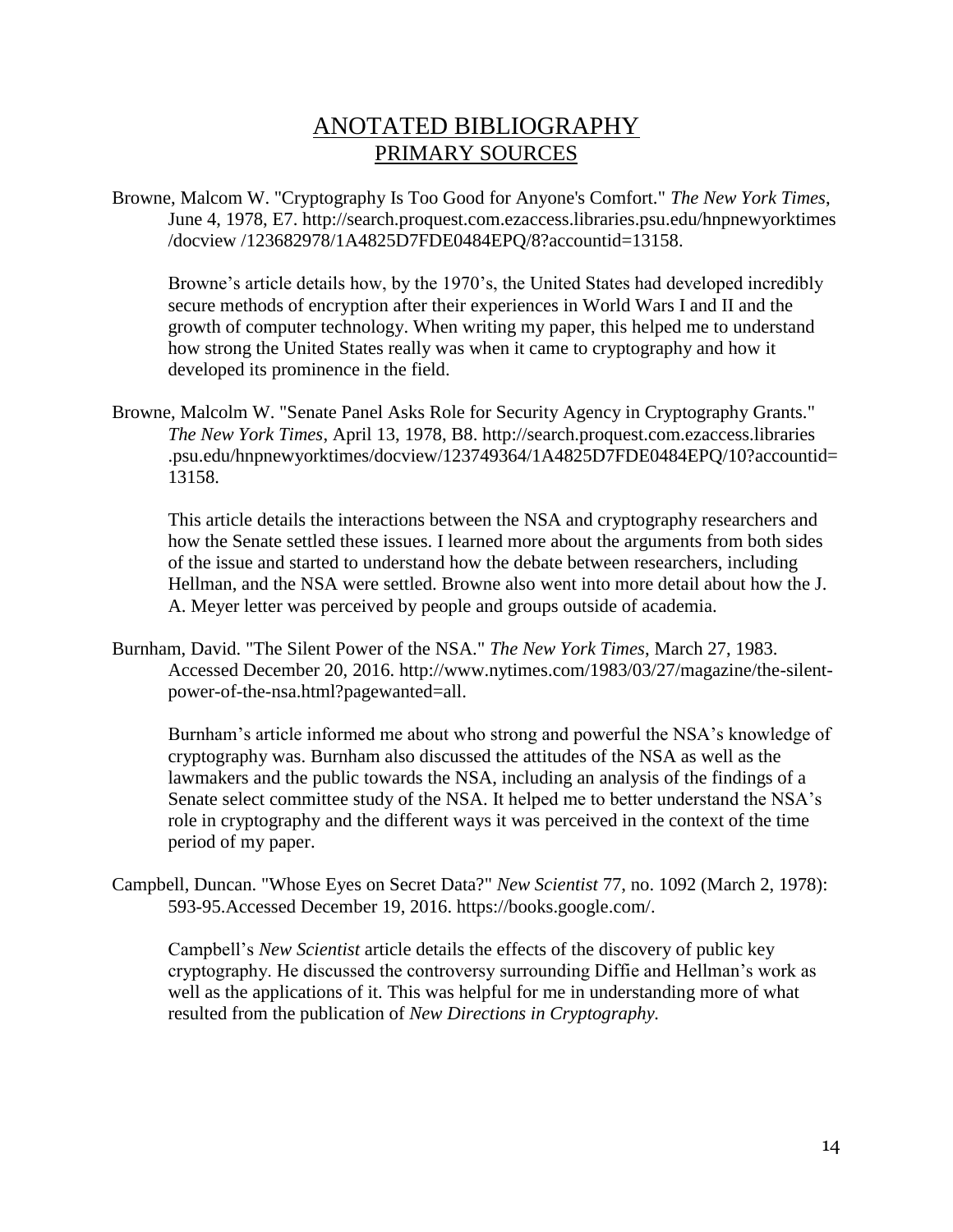Diffie, Whitfield. E-mail interview by the author. December 9, 2016.

I reached out to Diffie over email, and almost immediately he graciously agreed to answer some of my questions. We discussed everything from how he became interested in cryptography to the development of public key encryption to the government's role in the field and more. This interview was an invaluable source for me as it was not only conducted with someone very knowledgeable about my topic, but it was conducted about one of the very people that I am writing about.

Diffie, Whitfield. "Interview with Whitfield Diffie on the Development of Public Key Cryptography." By Franco Furger. Institute for Technology Assessment and Systems Analysis. Last modified January 16, 2002. Accessed December 14, 2016. http://www.itas.kit.edu/pub/m/2002 /wedi02a.htm.

Furger's interview with Whitfield Diffie provided a comprehensive look at Diffie's career and how public key cryptography was developed. While the entire interview was informative and useful in writing my paper, it specifically helped me to understand how Diffie developed an interest in cryptography, as a formative amount of time was spent focused on Diffie's early life and career.

Diffie, Whitfield, and Martin E. Hellman. "New Directions in Cryptography." *IEEE Transactions on Information Theory* IT-22, no. 6 (November 1976): 644-54. Accessed October 24, 2016. https://www-ee.stanford.edu/~hellman/publications/24.pdf.

*New Directions in Cryptography* was the very publication that sparked Diffie and Hellman's stand against the NSA and restrictive policies on encryption. After reading it multiple times, I could understand how public key encryption works and why it is so secure so I explain it in my paper. It also detailed the problems that Diffie-Hellman key exchange solved, including authentication and key-distribution. Additionally, Diffie and Hellman gave some remarks putting Diffie-Hellman key exchange into a historical perspective.

Diffie, Whitfield, and Martin E. Hellman. "Exhaustive Cryptanalysis of the NBS Data Encryption Standard." *Computer* 67 (June 1977): 74-85. https://doi.org/10.1109/C-M.1977.217750.

Diffie and Hellman were skeptical of the Data Encryption Standard because they believed the key size was so small that a reasonably powerful computer could break it. They describe why they think that DES is too weak in this article, which helped me to understand what Diffie and Hellman believed and more of the underlying reasons behind their stand against the NSA.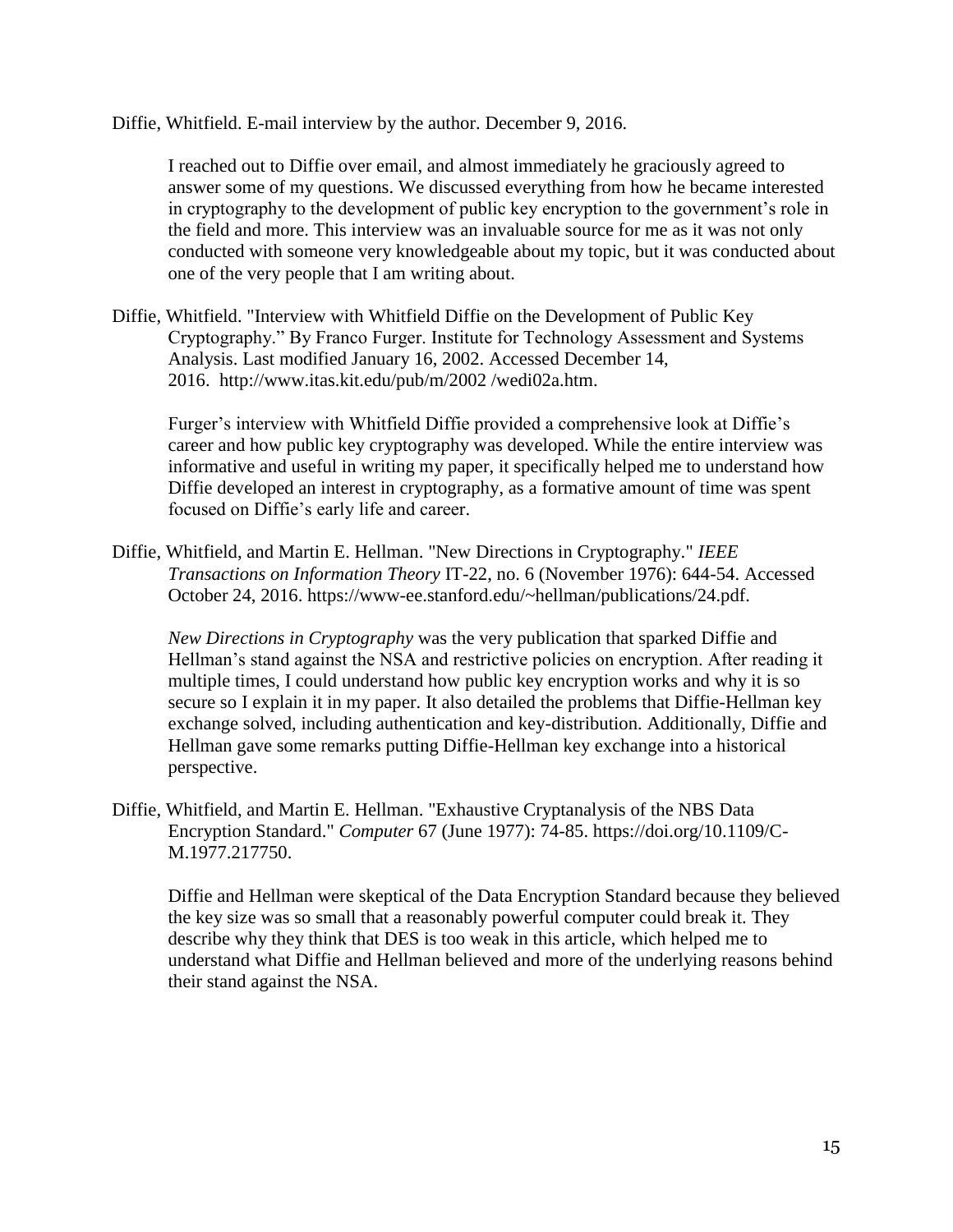*Foreign Applied Sciences Assessment Center Technical Assessment Report, Soviet Computer Science Research*. United States: Central Intelligence Agency, 31 July 1984. *U.S. Declassified Documents Online* (accessed January 12, 2017). http://tinyurl .galegroup.com.ezaccess.libraries.psu.edu/tinyurl/4Aref0.

Soviet Union's capabilities in computer science are assessed in this declassified CIA report. Towards the end of the document, cryptography, and where the research was coming from in the Soviet Union is discussed. It mentions that most of the citations of public-key cryptography in Soviet papers and reports were of American publications, in some ways affirming the NSA's suspicions that freedom in cryptography publications in the United States would lead to foreign countries improving their own cryptography. This helped me to better understand the gravity of the NSA's concerns when Diffie and Hellman had published.

Hellman, Martin. "Oral History Interview with Martin Hellman." By Jeffrey R. Yost. University of Minnesota Digital Conservancy. Last modified November 22, 2004. Accessed October 19, 2016. https://conservancy.umn.edu/handle/11299/107353.

This transcript of Jeffrey Yost's interview with Martin Hellman detailed his entire career in this interview, starting with how he entered the field of cryptography and continuing onto his encounters with the government after publishing his research. I used this throughout my paper for insight into Hellman's and Diffie's careers and into how they stood up against NSA policy.

Hellman, Martin. Telephone interview by the author. December 15, 2016.

Dr. Hellman generously allowed me to interview him the development and repercussions of public key encryption. His firsthand knowledge of my topic provided me with inspiration as to what direction I wanted my paper to go, and he brought to light the details and success of his stand for privacy rights and against the NSA. I was also able to discuss some of the current issues in cryptography and threats to individual privacy that persist today, helping me connect what he and Diffie accomplished in the 1970's to modern society. Hellman also briefly talked with me about his current work in trying to avert nuclear war.

Hellman, Martin E. "An Overview of Public Key Cryptography." *IEEE Communications Society Magazine* 16, no. 6 (November 1978): 24-32. https://doi.org/10.1109/MCOM.1978 .1089772.

Hellman's paper details the benefits that public key cryptography provided, from decreased cost of encryption to satisfying a growing commercial need. This helped me to understand Hellman's perspective of what his work would do in contrast to the fears the NSA had about it.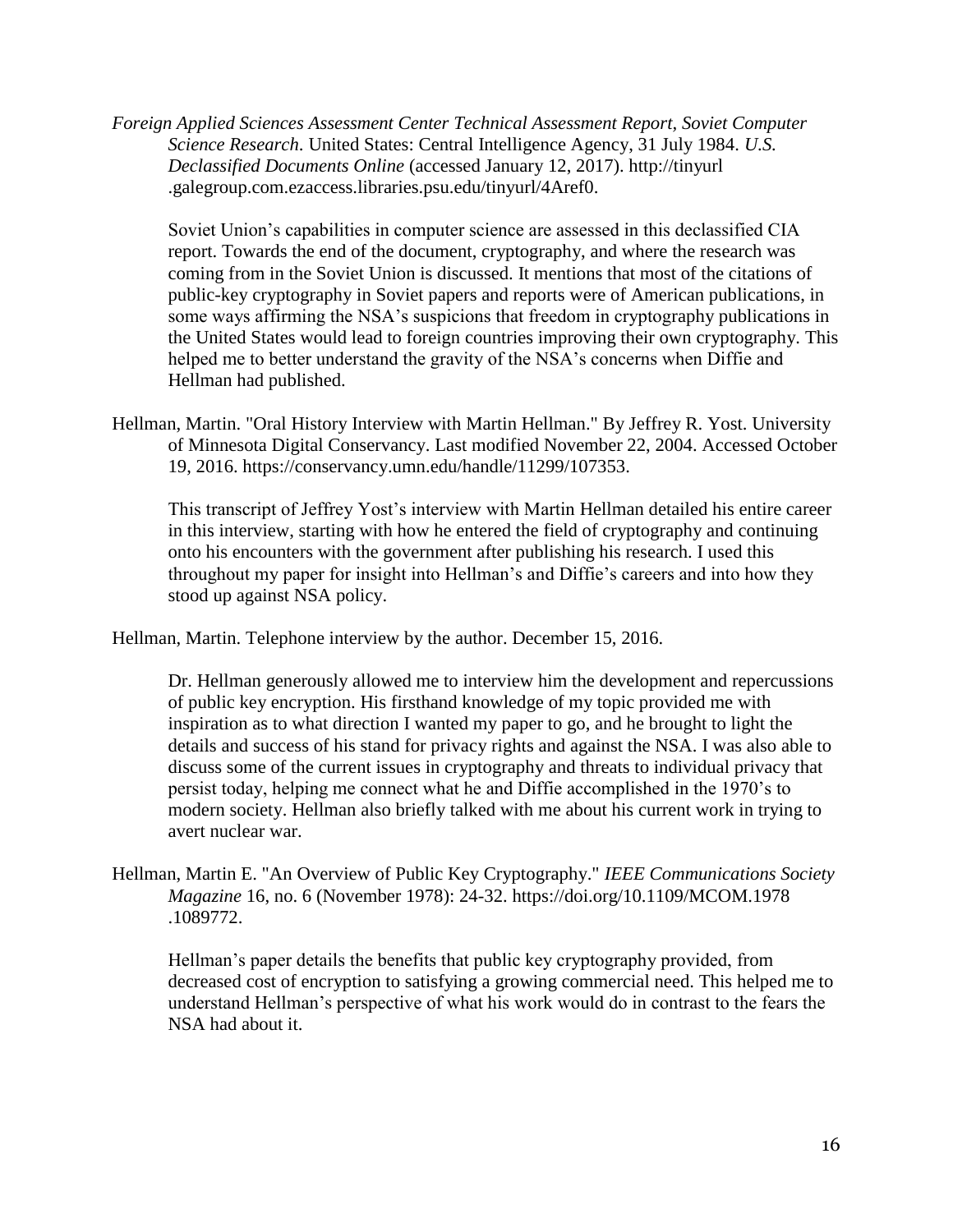Holmes, Edith. "Senate: DES More than Adequate." *Computerworld* (Boston), April 17, 1978. Accessed December 19, 2016. https://books.google.com/.

In this article from the news publication *Computerworld*, Edith Holmes covers the Senate's response to criticism of DES and the NSA's involvement in the development of the standard. It also mentions that the Meyer letter was not sent on behalf of the entire NSA, but rather on Meyer's own initiative. Both the discussion of DES from the government's perspective and the revelation on the Meyer letter were helpful to me while writing my paper.

*The Impact of a Secret Cryptographic Standard on Encryption, Privacy, Law Enforcement and Technology: Hearings Before the Committee on Energy and Commerce*, 103d Cong. (1993) (statement of Whitfield Diffie). Accessed November 29, 2016. https://epic.org/crypto/clipper/ diffie\_testimony.html.

In his testimony before the Subcommittee on Telecommunications and Finance of the Committee on Energy and Commerce, Whitfield Diffie addressed both perspective of some of the most prevalent ethical dilemmas that arise through determining the proper course of legislation regarding cryptography. This allowed me to understand the perspectives of legislatures and how it contrasted with those who were developing new cryptographic systems. I used a quote from this source to begin my paper as well as referencing it on multiple other occasions.

McGraw, Gary. "The History of Public Key Cryptography with Whitfield Diffie." *Silver Bullet Security Podcast*. Podcast audio. December 31, 2014. Accessed December 5, 2016. https://www.cigital.com/podcasts/show-105/.

In the form of a podcast, this interview by Gary McGraw with Whitfield Diffie discusses what led Diffie to the discovering public key encryption, from gaining an interest in cryptography to meeting Martin Hellman to developing Diffie-Hellman Key Exchange. Among other topics discussed in the interview, Diffie also talks about his opinion on the concept of backdoors in encryption systems for law enforcement and the dispute between Apple and the FBI. The first-hand account given by Diffie about his experiences help provide inspiration for the direction I wanted to take my paper.

Meyer, J. A. Letter to E. K. Gannet, July 7, 1977. Accessed December 16, 2016. https://cryptome.org/hellman/1977-0707-Meyer-letter.pdf.

In response to the publication of numerous works concerning encryption and cryptography, NSA employee J. A. Meyer sent a letter to the Institute of Electrical and Electronic Engineers (IEEE) arguing that these publications were in violation of the International Traffic in Arms Regulations (ITAR). While he never mentions any authors by name, it was clear that this message was intended for Diffie and Hellman to see, as Meyer references the publications that included papers authored by them about cryptography. This letter helped me to understand the potential implications of Diffie and Hellman's stand.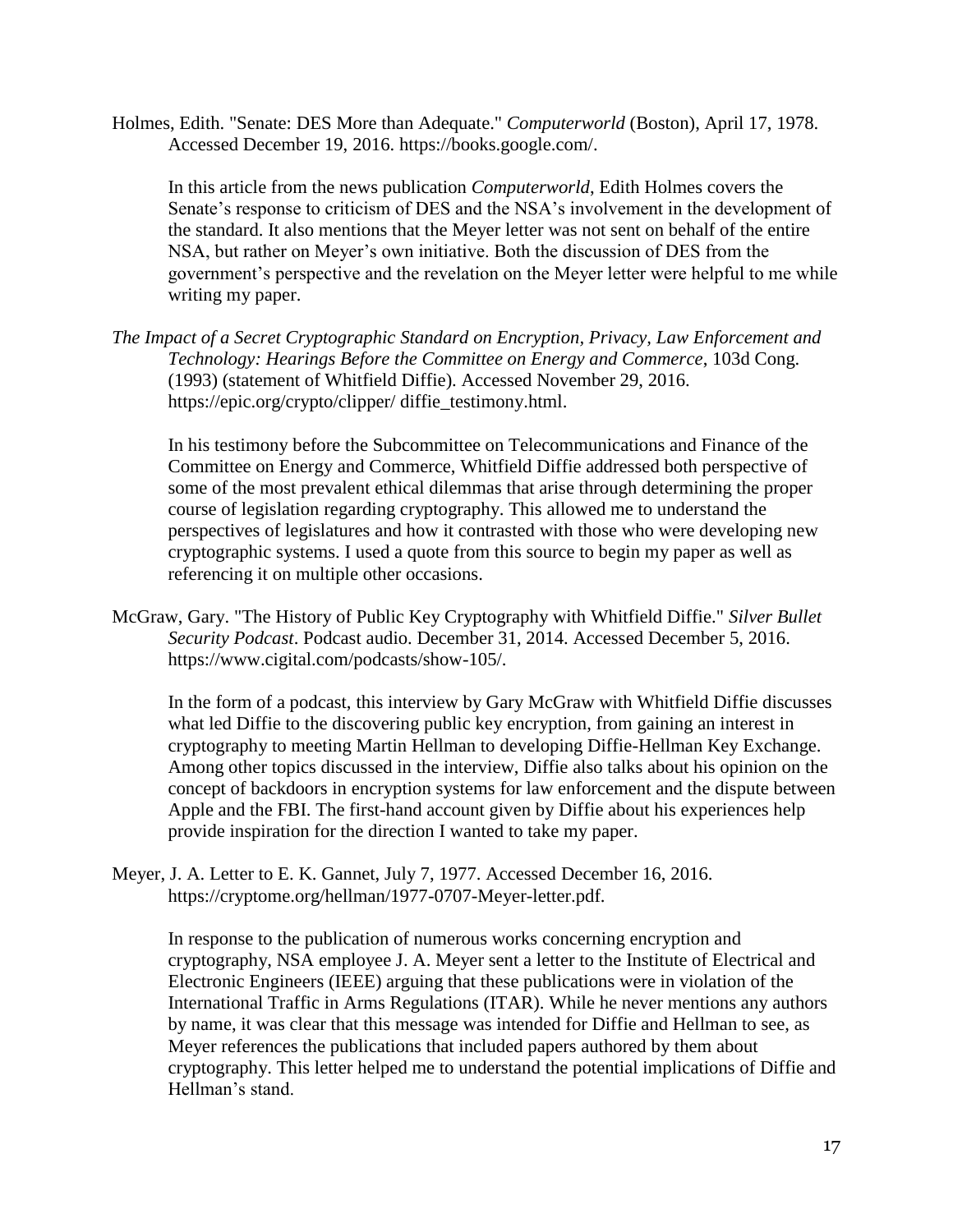*The New York Times*. "A Cryptic Ploy in Cryptography." October 29, 1977, 17. http://search.proquest.com.ezaccess.libraries.psu.edu/hnpnewyorktimes/docview/123289 015/1A4825D7FDE0484EPQ/12?accountid=13158.

In this *New York Times* article, the dilemma between cryptographic researchers and the government is explored. It discusses both the government's perspective of wanting to protect Americans during peacetime and wartime by ensuring that potential enemies did not get hold of such powerful encryption as public key cryptography and researchers' perspective of wanting to open the door to private communications at home.

*The New York Times*. "Hearings Involve Secret Codes; 'Cracking' a Major Peril in War." May 13, 1951, 59. http://search.proquest.com.ezaccess.libraries.psu.edu/hnpnewyorktimes /docview/112238579/fulltextPDF/42107E5953004D5FPQ/1?accountid=13158.

As soon as the early 1950's, the government was concerned with protecting American cryptographic secrets from foreign powers and placed tight security protocol around research in cryptography. This source helped me to understand how the government viewed cryptography before computers became an aspect of everyday life for civilians.

Paine, Christopher. "Admiral Inman's Tidal Wave." *The Bulletin of the Atomic Scientists* 38, no. 3 (March 1982): 3-6. Accessed December 19, 2016. https://books.google.com/.

Paine's article on Admiral Bobby Inman, who was the director of the NSA at the time *New Directions in Cryptography* was published, discusses Inman's view on the relationship between scientific research and national security. This article depicts Inman as "the archetype of what a modern intelligence officer should be" due his stance that the government's needs and the research field's needs have a symbiotic relationship. This helped me to see how Inman's views has changed since his initial reaction to the publication of work in the field of cryptography.

Presidential Directive No. PD-24 (Nov. 16, 1977). Accessed December 18, 2016. https://www.jimmycarterlibrary.gov/documents/pddirectives/pd24.pdf.

This previously classified Presidential Directive from the Carter Administration detailed a new Telecommunications Protection Policy concerning how research in the communication field like cryptography should be treated. It helped me to understand how the Carter Administration responded differently from the NSA to non-government research in fields that were classified by the government.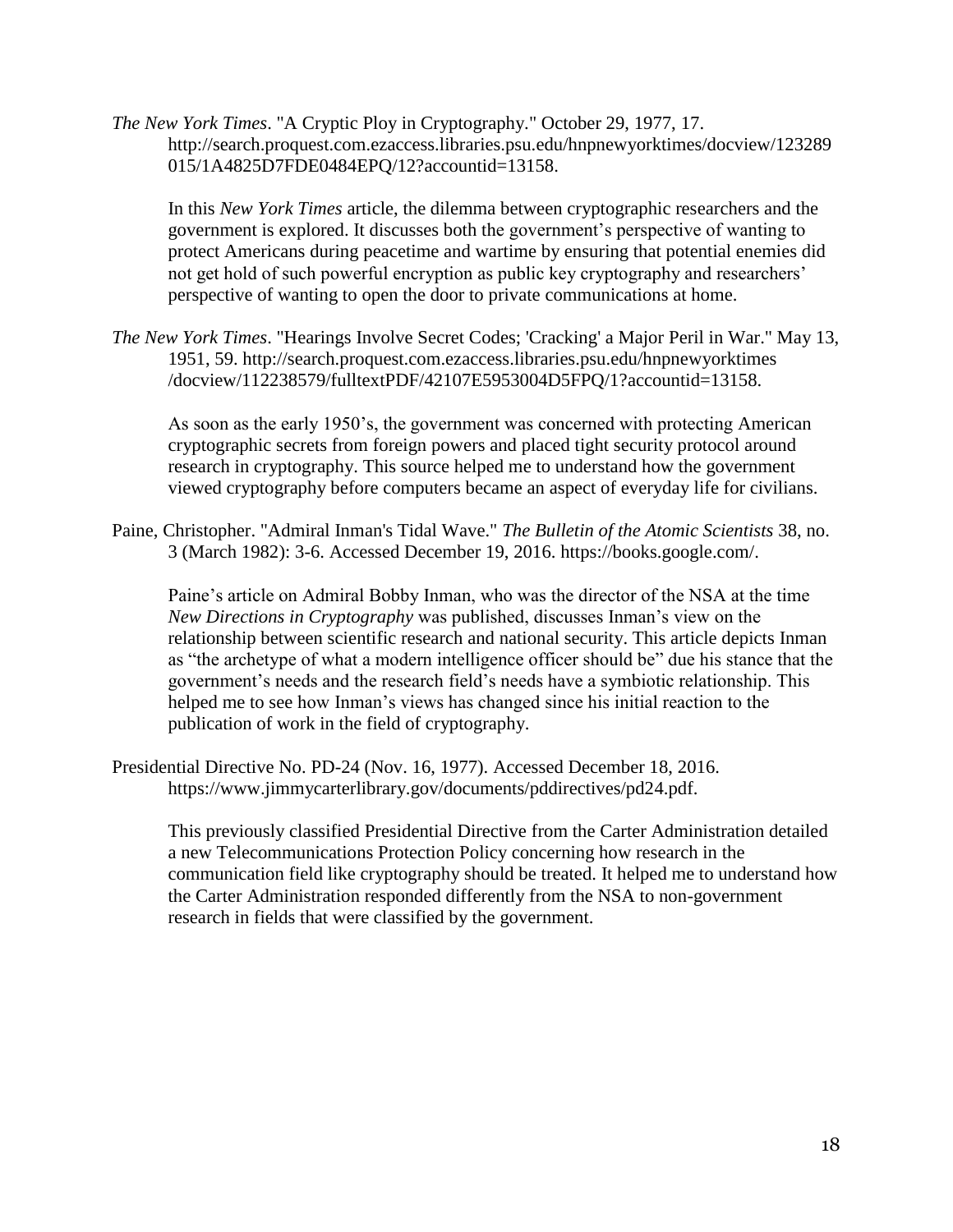Shaffer, Richard A. "Cryptic Reaction: Companies Use Codes to Ward off Thieves and Safeguard Secrets." *The New York Times*, June 16, 1978, 1. http://ezaccess.libraries.psu .edu/login?url=http://search.proquest.com.ezaccess.libraries.psu.edu/docview/134245990 ?accountid=13158.

Shaffer's article detailed the use of cryptography in business and in banking, providing yet another important consequence of Diffie and Hellman's stand. When writing my paper, this helped me to understand how improvements in cryptography resulted in more efficient transactions and communications in the business world in addition to how I already knew they affected personal communications.

Unger, Stephen H. "Privacy, Cryptography, and Free Research." *IEEE: Technology and Society* 20 (December 1977): 8-10. Accessed December 19, 2016. http://ewh.ieee.org/ soc/ssit/Newsletter%20Archive/1972-1981/TS5-20-77.pdf.

In response to several articles concerning encryption being published by the IEEE and various other publications, J. A. Meyer of the NSA sent a letter to E.K. Gannet wearing the IEEE and the authors of these works about potential repercussions that could result from interpreting laws like the ITAR in a certain manner. Unger outlines the IEEE's response to this incident and defends the free publication of cryptography research. This source helped me to understand the response to Meyer's letter and more about what the potential implications on the field of cryptography if Meyer's interpretation of the law was correct.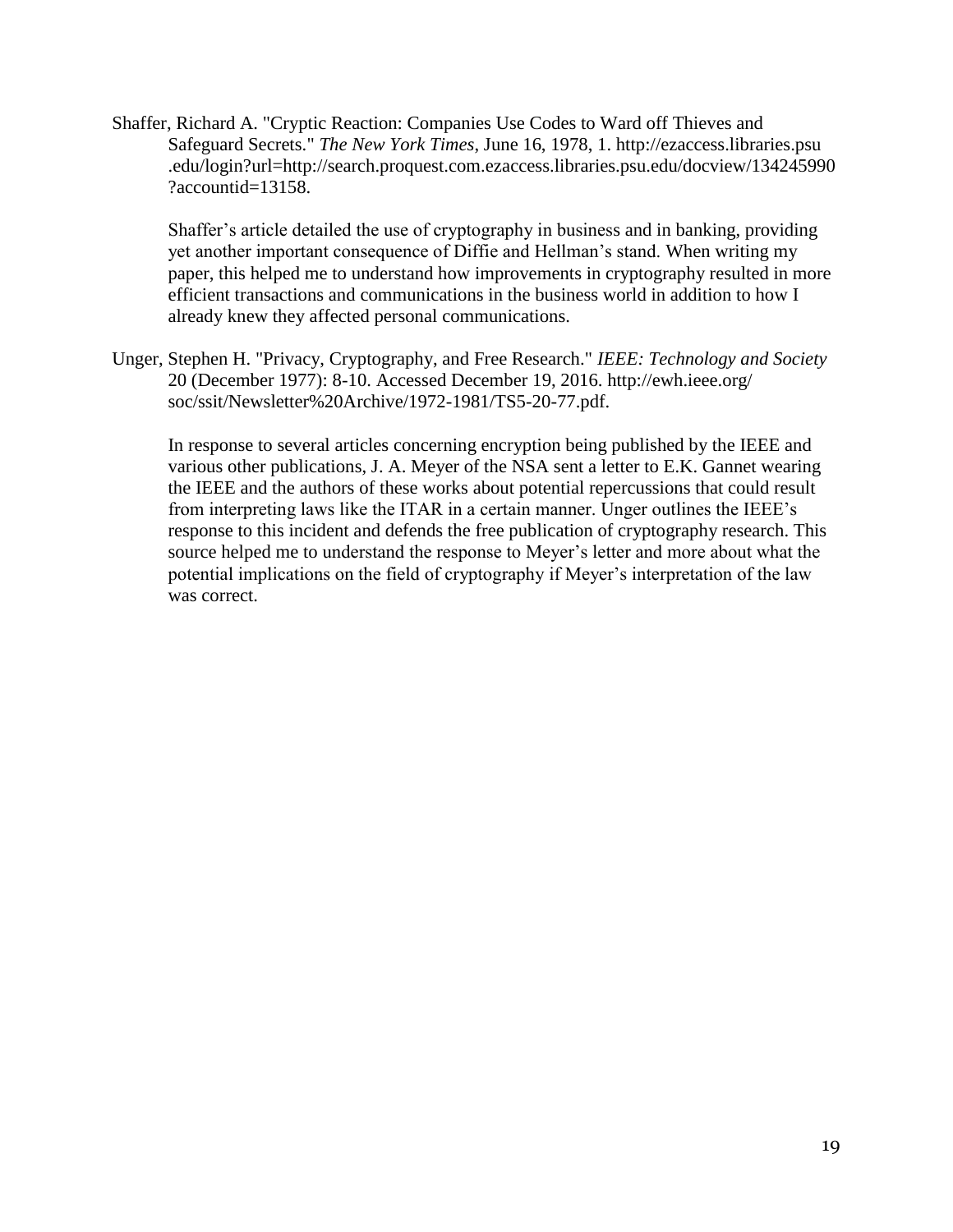## SECONDARY SOURCES

Association for Computing Machinery. "Cryptography Pioneers Receive ACM A.M. Turing Award." Communications of the ACM. Accessed October 24, 2016. https://www.acm.org/awards/2015-turing.

Whitfield Diffie and Martin Hellman were the recipients of the 2015 Turing Award, commonly referred to as the "Nobel Prize of Computing," presented by Association for Computing Machinery. This website provided an explanation of what prompted the award to be given to Diffie and Hellman from more of a technical perspective, helping me to better understand the concept of public key cryptography and what made it groundbreaking.

Bellovin, Steven M., Matt Blaze, Whitfield Diffie, Susan Landau, Peter G. Neumann, and Jennifer Rexford. "Risking Communications Security: Potential Hazards of the Protect America Act." IEEE Security and Privacy, January/February 2008, 24-32. Accessed October 19, 2016. http://privacyink.org/pdf/PAA.pdf

While not directly related to Whitfield Diffie's work on Public Key Cryptography, this journal article in which he is a coauthor helped me to understand the full extent to which he believes in privacy rights and dissents NSA policy. Specifically, this article expressed distrust for and NSA wiretapping policy concerning situations where one party is outside of the United States.

Budiansky, Stephen. *Code Warriors: NSA's Codebreakers and the Secret Intelligence War Against the Soviet Union.* 1st ed. New York: Knopf Doubleday Publishing Group, 2016.

Budiansky's book covers the history of the NSA in the Cold War era and the importance of cryptography in the conflicts of the time period. While it never explicitly discussed Whitfield Diffie and Martin Hellman or their confrontation with the NSA, I learned about the strengths, weaknesses, and development of the NSA's abilities in cryptography, giving me some broader knowledge about the time period of my topic and what cryptography was like in the preceding years.

Calderbank, Michael. "The RSA Cryptosystem: History, Algorithm, Primes." Unpublished manuscript, University of Chicago, August 20, 2007. Accessed December 19, 2016. http://www.math.uchicago.edu/~may/VIGRE/VIGRE2007/REUPapers/FINAL APP/Calderbank.pdf.

Calderbank's paper gave me both a brief historical background on public key encryption as well as a view into how it works and how Diffie and Hellman's work influenced future applications, such as the RSA cryptosystem. In writing my paper, this source was helpful for me in explaining the process and importance of public key encryption.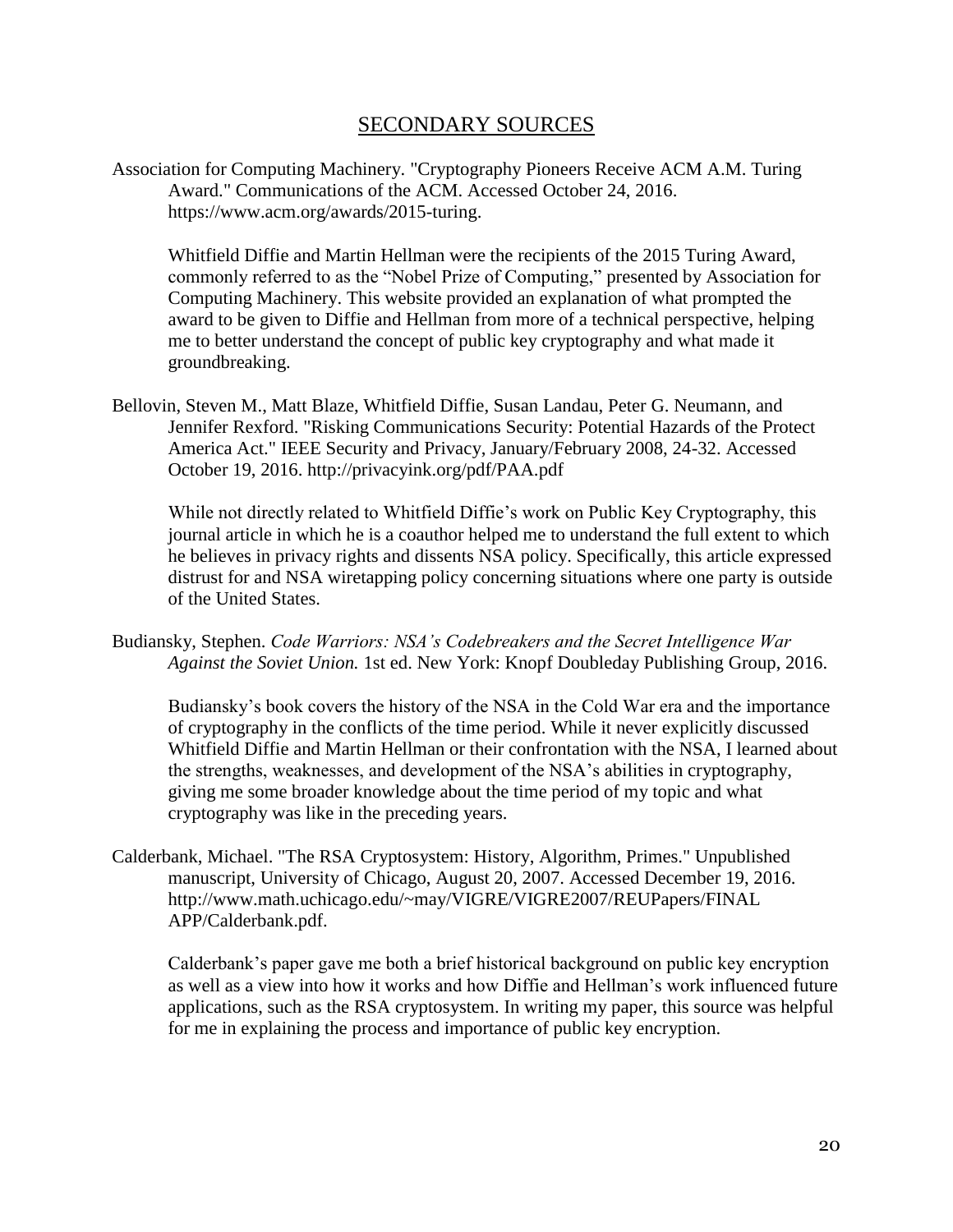Corrigan-Gibbs, Henry. "Keeping Secrets." *Stanford Alumni*, November/December 2014. Accessed October 24, 2016. http://alumni.stanford.edu/get/page/magazine /article/?article\_id=74801.

Corrigan-Gibbs's article from the Stanford Alumni magazine provided a comprehensive history of the interactions between the NSA and Martin Hellman and his colleagues following the publication of *New Directions in Cryptography*. It helped me to piece together the chronology and impact of specific events I had researched earlier, and was also a resource that Hellman recommended I consult.

Diffie, Whitfield, and Susan Landau. "The Export of Cryptography in the 20th Century and the 21st." In *The History of Information Security: A Comprehensive Handbook*, by Karl Maria Michael de Leeuw and Jan Bergstra Elsevier, 725-36. Amsterdam: Elsevier, 2007. Accessed December 15, 2016. http://privacyink.org/pdf/export\_control.pdf.

In this chapter of de Leeuw and Elsevier's *The History of Information Security*, Diffie and Landau discuss the history of the export status of cryptography. I learned about how cryptography was first classified as a munition and then evolved into a dual-use status and how the continued debate over how to classify it impacted how the export of cryptography was controlled. All of this helped me to understand the basis of some of J.A. Meyer's claims as well as some context for the NSA's concerns.

Diffie, Whitfield, and Susan Landau. *Privacy on the Line: The Politics of Wiretapping and Encryption.* Cambridge, MA: MIT Press, 1998.

In their book, Diffie and Landau provide a comprehensive analysis of the politics that influence the regulation and development of cryptography and the public's access to it. While it clearly had a civil libertarian perspective, it helped me to better understand the issue of personal privacy and the government's role in both protecting and regulating those rights throughout the Information Age. Given that Diffie was an author, I was also able to gain insight into what he had stood against while advocating for privacy rights and how it has impacted legislation concerning privacy.

Fyffe, Steve, and Tom Abate. "Stanford cryptography pioneers Whitfield Diffie and Martin Hellman win ACM 2015 A.M. Turing Award." Stanford News. Last modified March 1, 2016. Accessed October 24, 2016. http://news.stanford.edu/2016/03/01/turing-hellmandiffie-030116/.

Stanford News recognized alumni Martin Hellman and Whitfield Diffie for being awarded the 2015 Turing Award in this article, which provided both an explanation of why the pair received the award and the repercussions of their publication. It detailed the careers of Diffie and Hellman and helped me to piece together a timeline of Diffie and Hellman's stand for privacy rights. Fyffe and Abate also remarked on Diffie and Hellman's perspective of the dispute between Apple and the FBI.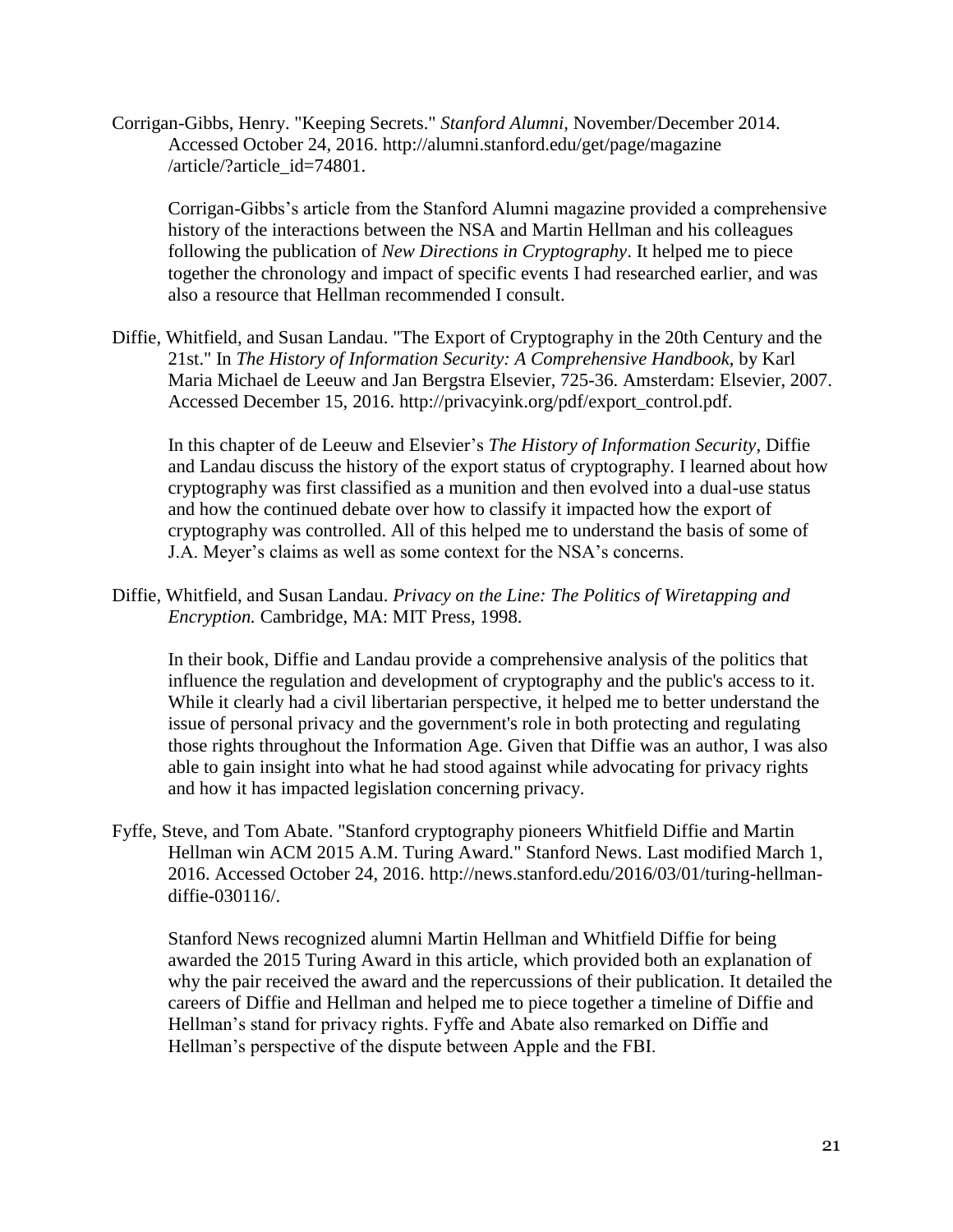Kaliski, Burt. "The Mathematics of the RSA Public-Key Cryptosystem." *RSA Laboratories*, April 2006, 1-9. Accessed December 5, 2016 http://www.ams.org/samplings/mathawareness-month /06-Kaliski.pdf.

Dr. Burt Kaliski's paper on public key encryption explained the underlying mathematics that allows it to function, such as modular arithmetic, prime factors, and one-way functions. It also explained how Diffie and Hellman's theory is applied, and how cryptography needs to continue to progress in order to remain secure. In writing my paper, I used this to understand and explain public key encryption.

Landau, Susan. "Primes, Codes, and the National Security Agency." *Notices of the American Mathematical Society* 30, no. 1 (January 1983): 7-10. Accessed December 15, 2016. http://www.privacyink.org/pdf/PrimesCodesNSA.pdf.

Landau's article detailed how the government was beginning to meddle in the research of mathematicians due to the applications of math in cryptography as it had physicists and biologists in the past due to the applications of their work. Landau explains how this could be of detriment to research in the United States, an important point that I noted while writing my paper.

Landau, Susan. E-mail interview by the author. December 12, 2016.

Dr. Susan Landau is a Professor of Social Science and Policy Studies at Worcester Institute of Technology and Visiting Professor in Computer Science at the University of London. Due to her expertise of the intersection between cybersecurity, national security, law and policy, I interviewed her to gain a better understanding of United States' law concerning encryption.

National Security Agency. *American Cryptology during the Cold War, 1945-1989, Book III: Retrenchment and Reform, 1972-1980*. By Thomas R. Johnson. Research report no. CCH-S54-98-01. United States Cryptologic History 6. N.p.: Center for Cryptological History, 1995. Accessed December 18, 2016. http://nsarchive.gwu.edu/NSAEBB /NSAEBB260/nsa-6.pdf.

Johnson's previously classified report on the history of encryption in the United States, specifically in the NSA, provided me with ample information for my paper. It discussed everything from the NSA's perspective of the publication of *New Directions in Cryptography* to the importance of cryptography and cryptanalysis for the United States in the context of the Cold War. It helped me to understand my topic from a new perspective as well as providing me with historical context in which to place Diffie and Hellman's major academic achievement.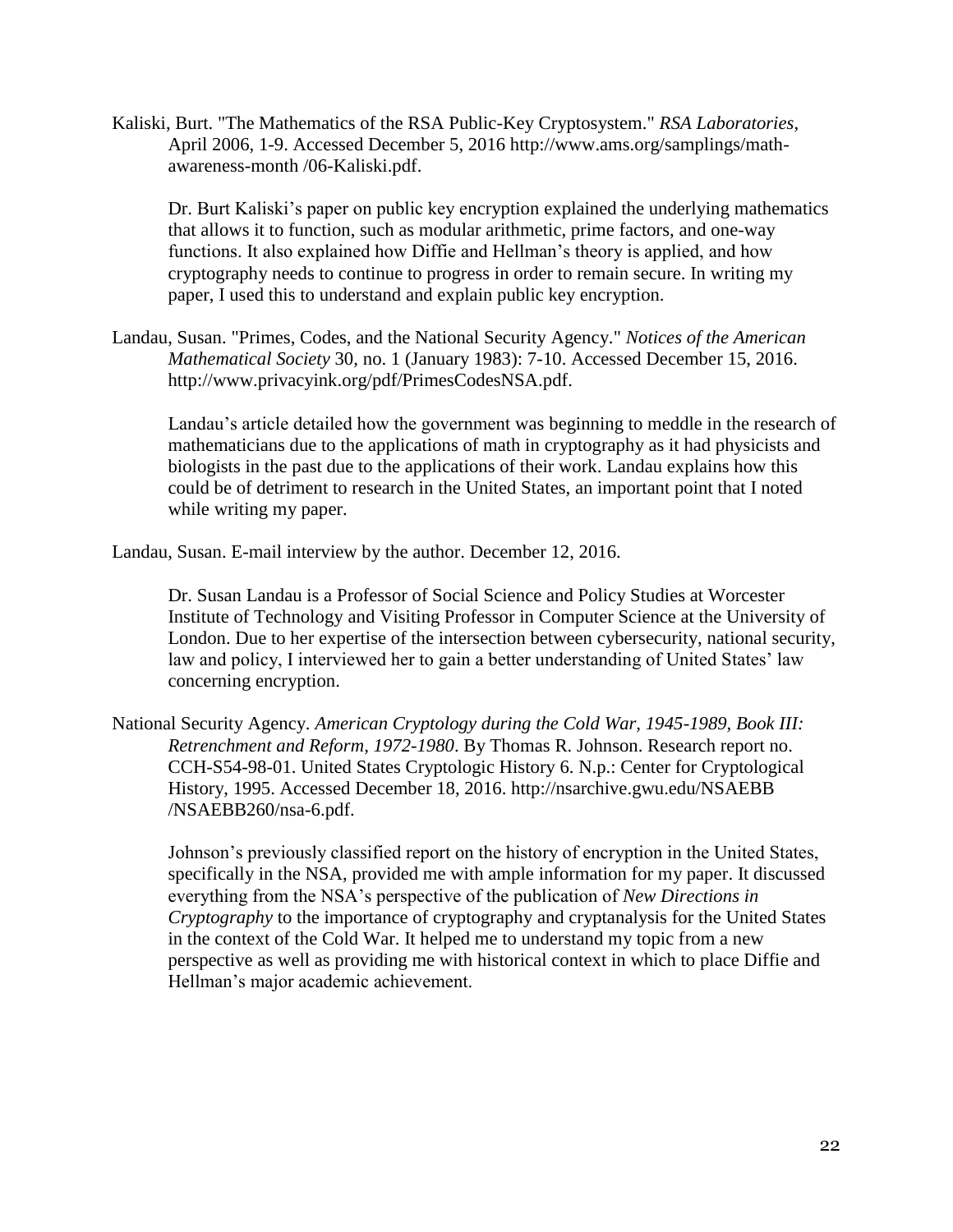Nordum, Amy. "Forty Years Later, Turing Prize Winners Devoted to Digital Privacy and Nuclear Activism." IEEE Spectrum. Last Modified March 4, 2016. Accessed May 14, 2017. http://spectrum.ieee.org/tech-talk/computing netwroks/forty-years-later-turingprize-winners-devoted-to-personal-privacy-and-nuclear-activism

Nordum briefly discusses Diffie and Hellman's past achievements in cryptography and how they are used today, but most of her article is centered on Diffie and Hellman's views of current issues. Hellman still spends some of his time on cryptography and related research, though most of his time is spent advocating to try to prevent nuclear war, whereas Diffie now champions personal security and is concerned about political and governmental abuse of power. In sum, Nordum gave me greater knowledge of the present endeavors of Diffie and Hellman.

NSA. "National Cryptologic Museum Exhibit Information." National Cryptologic Museum. Last modified May 3, 2016. Accessed December 17, 2016. https://www.nsa.gov/about /cryptologic-heritage/museum/exhibits/.

This website, published by the National Cryptologic Museum which is operated by the NSA, gives a brief description of the events depicted in the museum's exhibits. This helped me to put Diffie and Hellman's work into a broader context of cryptographic history.

Singh, Simon. *The Code Book: The Science of Secrecy from Ancient Egypt to Quantum Cryptography*. 22nd ed. New York: Anchor Books, 1999.

It was in this book by Simon Singh that I was first introduced to the work Whitfield Diffie and Martin Hellman. Singh's book provided a comprehensive history of all cryptography and encrypted communication, helping me to place Diffie and Hellman's work in the context of all work concerning encryption and examine what lead to and from this discovery.

Sposito, Sean. "'General' Martin Hellman Recalls Decades-Long Wars over Encryption." *San Francisco Chronicle* (San Francisco, CA), March 24, 2016. Accessed December 20, 2016. http://www.sfchronicle.com/24hrsale/article/General-Martin-Hellman-recallsdecades-long-6933394.php.

Sposito's article from the *San Francisco Chronicle* detailed Martin Hellman's perspective of the series of "Crypto Wars" that have been occurring since the 1970's. It offered me a clear and concise timeline of the details of the events during each "war," which was useful for me in writing my paper. Sposito also included some of Martin Hellman's opinions on current issues concerning cryptography and privacy as well as Hellman reflecting on his initial perspective and conflict with the NSA.